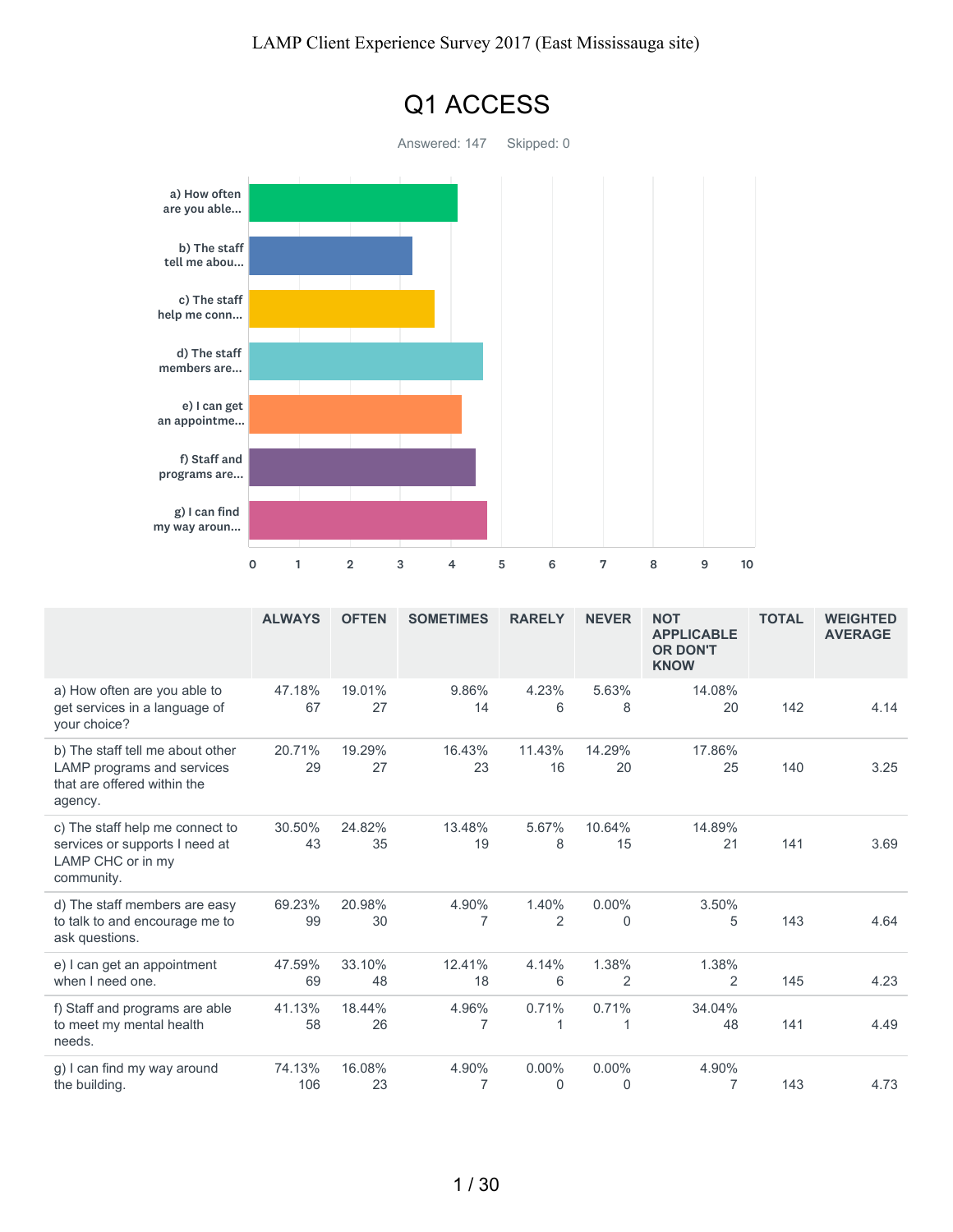# Q2 I always feel comfortable and welcome at the centre/site.



| <b>ANSWER CHOICES</b> | <b>RESPONSES</b> |     |
|-----------------------|------------------|-----|
| Yes                   | 100.00%          | 141 |
| <b>No</b>             | $0.00\%$         |     |
| <b>TOTAL</b>          |                  | 141 |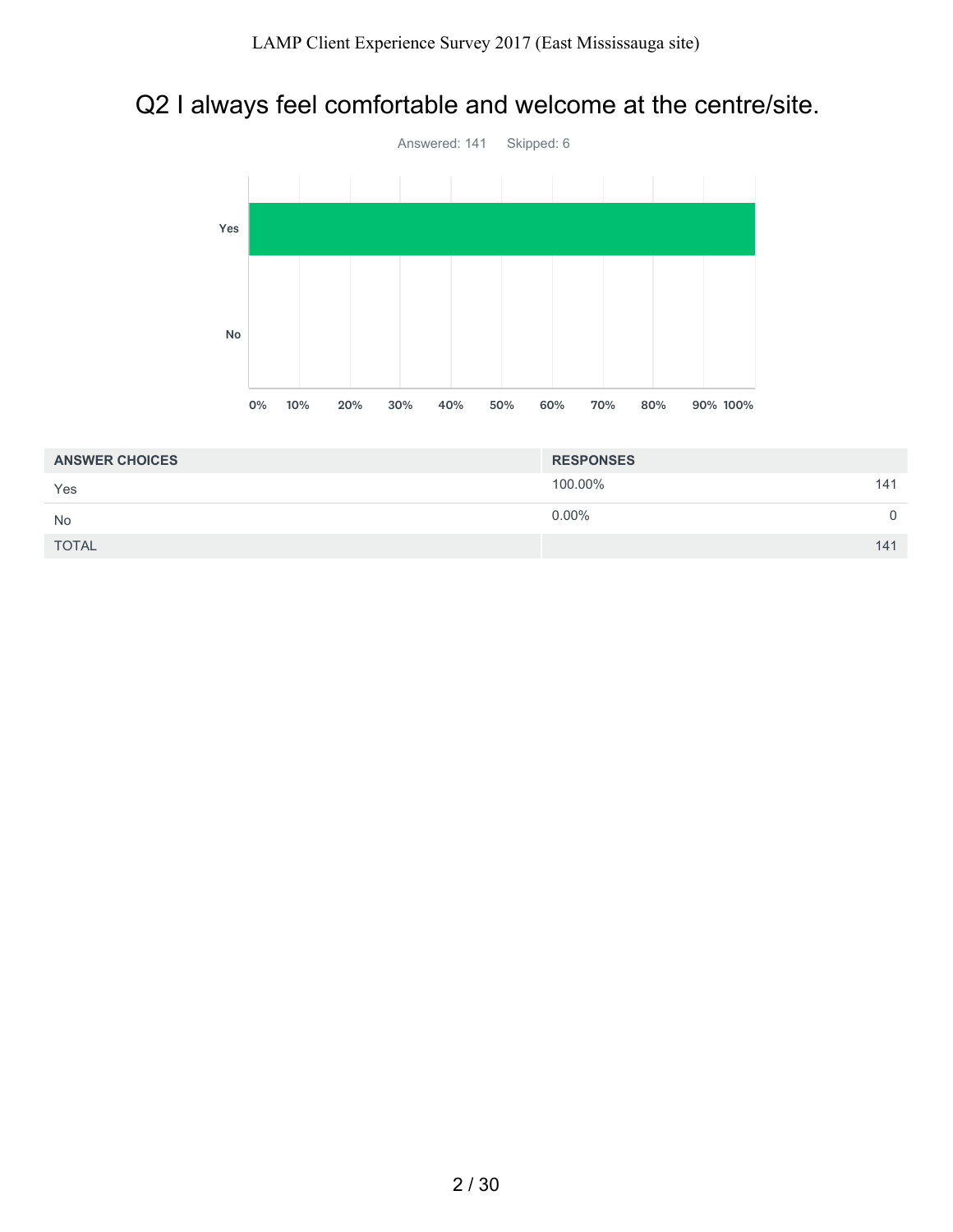# Q3 Please tell us the reason(s) why you do not always feel comfortable or welcome at our centre/site. Please select all that apply.



| <b>ANSWER CHOICES</b>                              | <b>RESPONSES</b> |          |
|----------------------------------------------------|------------------|----------|
| Because of my race or ethnicity                    | $0.00\%$         | $\Omega$ |
| Because of my religious or spiritual beliefs       | $0.00\%$         | $\Omega$ |
| Because of my age                                  | 3.13%            |          |
| Because of my gender                               | 3.13%            |          |
| Because of my gender identity or gender expression | $0.00\%$         | $\Omega$ |
| Because of my sexual orientation                   | 3.13%            |          |
| Because of my income level or employment status    | 9.38%            | 3        |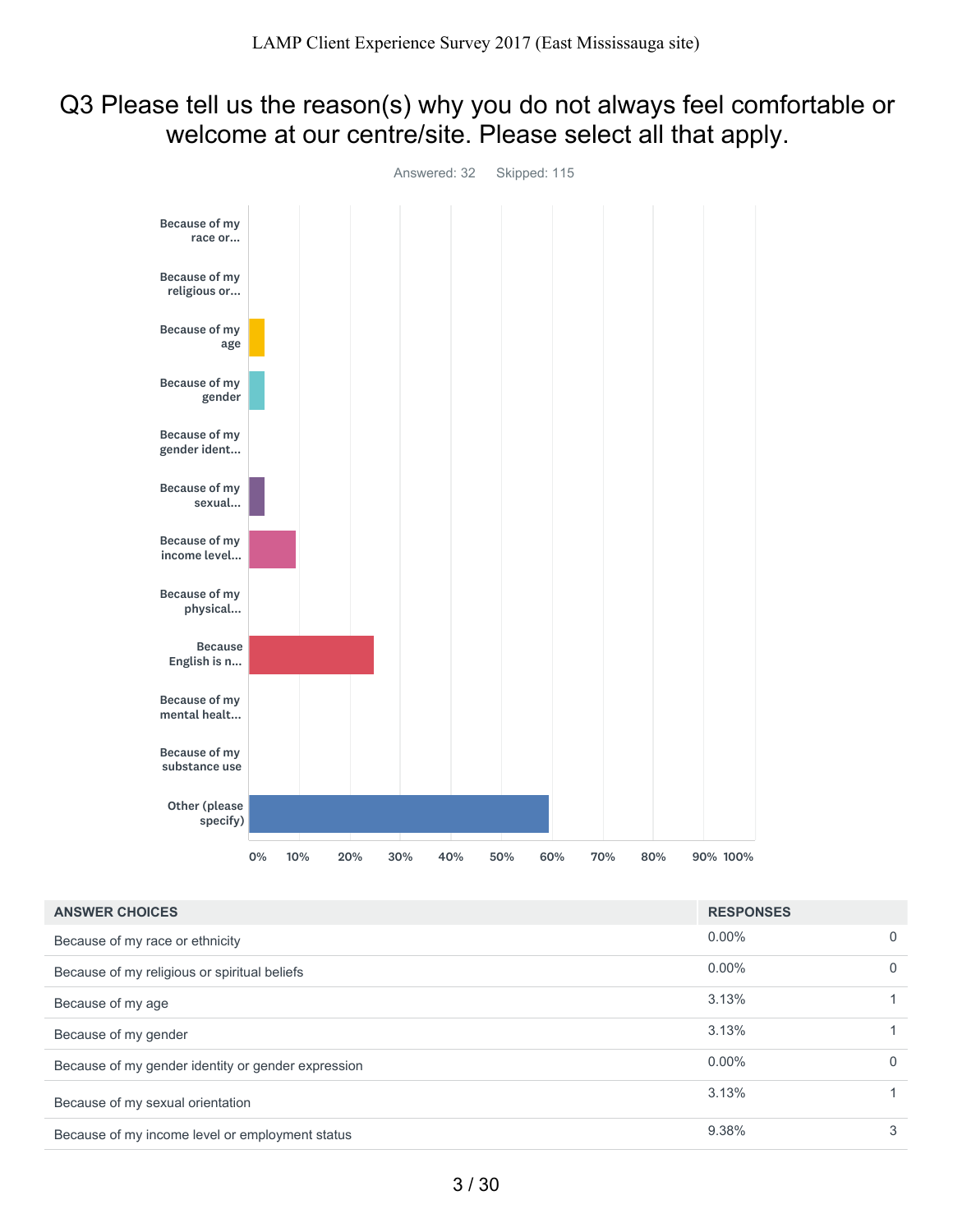| Because of my physical disability        | $0.00\%$ |    |
|------------------------------------------|----------|----|
| Because English is not my first language | 25.00%   | 8  |
| Because of my mental health status       | $0.00\%$ |    |
| Because of my substance use              | $0.00\%$ |    |
| Other (please specify)                   | 59.38%   | 19 |
| Total Respondents: 32                    |          |    |

| #              | <b>OTHER (PLEASE SPECIFY)</b> | <b>DATE</b>         |
|----------------|-------------------------------|---------------------|
| 1              | Not applicable                | 3/23/2018 2:33 PM   |
| 2              | Not applicable                | 3/20/2018 10:20 AM  |
| 3              | None                          | 3/20/2018 10:00 AM  |
| 4              | None                          | 3/20/2018 9:21 AM   |
| 5              | Not applicable                | 3/20/2018 9:18 AM   |
| 6              | <b>NA</b>                     | 3/15/2018 3:22 PM   |
| $\overline{7}$ | Not applicable                | 3/15/2018 12:01 PM  |
| 8              | <b>Blank</b>                  | 3/10/2018 3:13 PM   |
| 9              | I always feel comfortable     | 3/10/2018 10:13 AM  |
| 10             | Not applicable                | 3/7/2018 1:37 PM    |
| 11             | <b>NA</b>                     | 3/6/2018 8:39 PM    |
| 12             | Not applicable                | 3/5/2018 6:38 PM    |
| 13             | None                          | 2/14/2018 10:49 AM  |
| 14             | It never happened             | 2/13/2018 3:27 PM   |
| 15             | None                          | 2/6/2018 3:09 PM    |
| 16             | None                          | 1/16/2018 1:43 PM   |
| 17             | None                          | 12/4/2017 3:32 PM   |
| 18             | Not applicable                | 11/30/2017 10:57 AM |
| 19             | As a girl                     | 11/15/2017 4:40 PM  |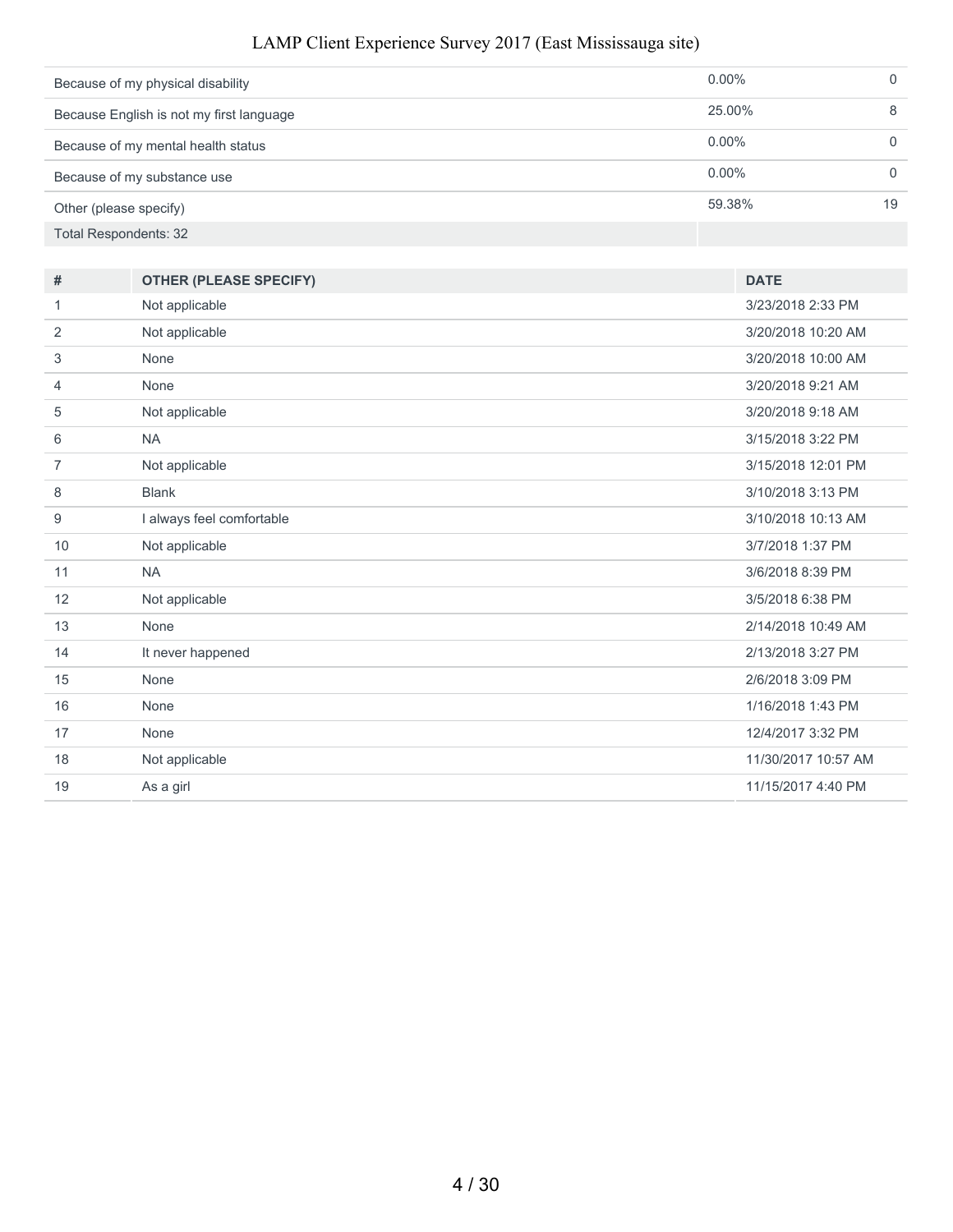# Q4 Please explain your selection(s) above:

Answered: 25 Skipped: 122

| #  | <b>RESPONSES</b>                                                                                                                                                                           | <b>DATE</b>         |
|----|--------------------------------------------------------------------------------------------------------------------------------------------------------------------------------------------|---------------------|
| 1  | It's a very friendly in iron entry.                                                                                                                                                        | 3/26/2018 9:14 AM   |
| 2  | Staff is very nice.                                                                                                                                                                        | 3/20/2018 10:25 AM  |
| 3  | Nice atmosphere and equity                                                                                                                                                                 | 3/19/2018 10:50 AM  |
| 4  | Na                                                                                                                                                                                         | 3/15/2018 3:22 PM   |
| 5  | Difficult to understand at times.                                                                                                                                                          | 3/15/2018 11:50 AM  |
| 6  | Difficult to understand at times                                                                                                                                                           | 3/15/2018 11:37 AM  |
| 7  | I can't afford to pay for a dentist for myself but at the mean time I am not under any program<br>moreover, I don't have a job right now and I don't have a private insurance.             | 3/10/2018 3:13 PM   |
| 8  | Staff at the reception counter are always welcoming mood.                                                                                                                                  | 3/10/2018 3:04 PM   |
| 9  | Because of low income I can't choose other dental.                                                                                                                                         | 3/10/2018 10:19 AM  |
| 10 | I feel normal and comfortable                                                                                                                                                              | 3/10/2018 10:13 AM  |
| 11 | I always feel comfortable and the staff is welcoming very helpful when you have a question. Thank<br>you so much for the service                                                           | 2/14/2018 10:49 AM  |
| 12 | Very nice doctors and helpful                                                                                                                                                              | 2/13/2018 12:23 PM  |
| 13 | Staff is kind and welcoming                                                                                                                                                                | 2/10/2018 4:20 PM   |
| 14 | Staff is kind and welcoming                                                                                                                                                                | 2/10/2018 4:16 PM   |
| 15 | Staff is excellent                                                                                                                                                                         | 1/3/2018 12:12 PM   |
| 16 | Friendly                                                                                                                                                                                   | 12/6/2017 1:31 PM   |
| 17 | I'm very happy with the staff and doctor                                                                                                                                                   | 12/6/2017 1:24 PM   |
| 18 | I always feel comfortable                                                                                                                                                                  | 12/6/2017 1:09 PM   |
| 19 | Staff are very calm, and welcoming, and always understandinget.                                                                                                                            | 12/4/2017 5:53 PM   |
| 20 | I have no reason.                                                                                                                                                                          | 11/30/2017 10:57 AM |
| 21 | Everything is good                                                                                                                                                                         | 11/22/2017 2:22 PM  |
| 22 | N/A                                                                                                                                                                                        | 11/22/2017 12:18 PM |
| 23 | Don't know english                                                                                                                                                                         | 11/22/2017 10:06 AM |
| 24 | Firstly, not even about me being a girl, but that i should keep my teeth clean as a women. This is<br>because I get to considerate into school work I often skip the night teeth brushing. | 11/15/2017 4:40 PM  |
| 25 | Friendly                                                                                                                                                                                   | 11/15/2017 3:15 PM  |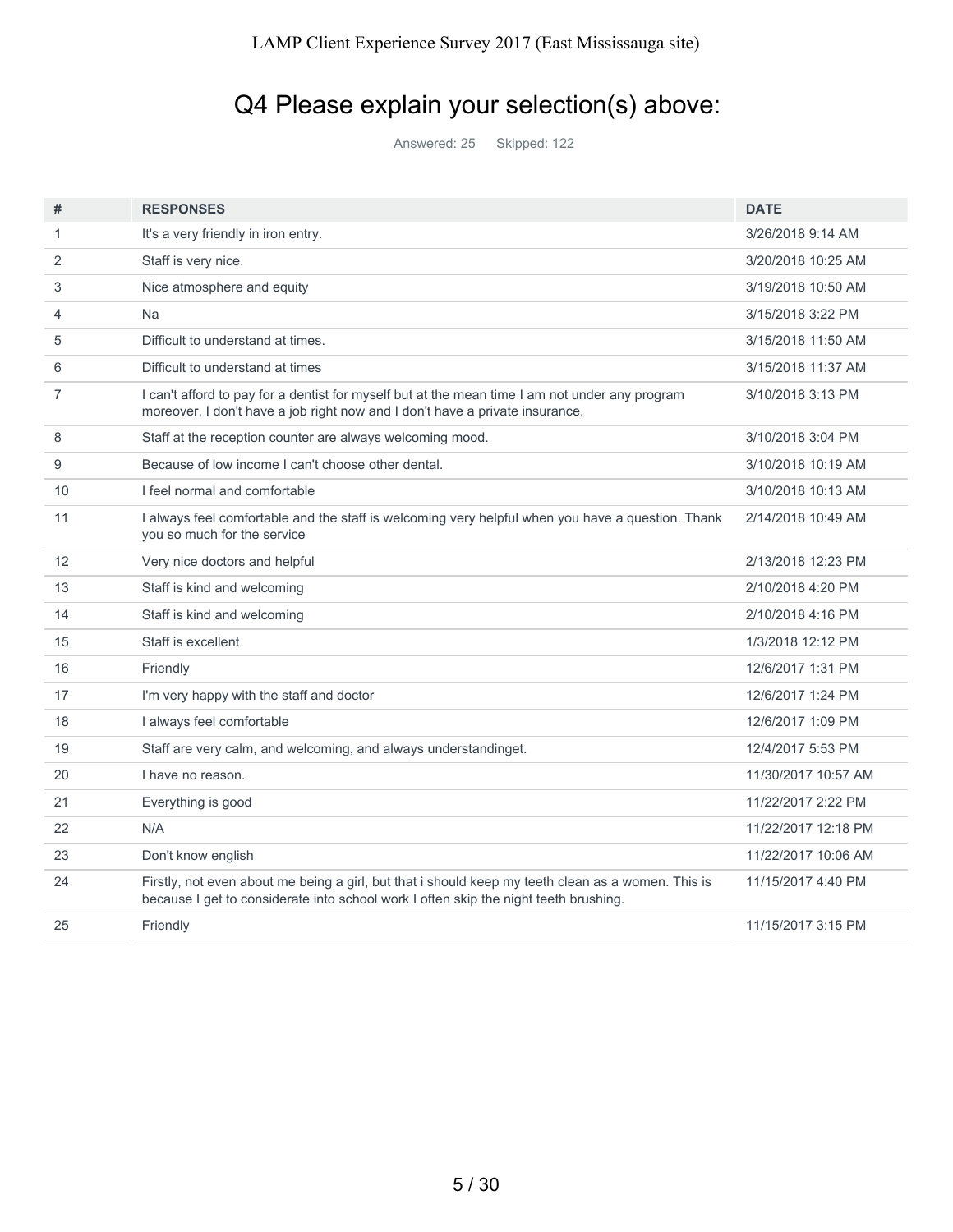### Q5 Do any of the following factors prevent you from attending programs and services at the centre/site? Please select all that apply.



| <b>ANSWER CHOICES</b>                 | <b>RESPONSES</b> |                |
|---------------------------------------|------------------|----------------|
| I am not prevented from attending     | 71.70%           | 76             |
| No childcare                          | 3.77%            | $\overline{4}$ |
| Transportation costs/issues           | 6.60%            | $\overline{7}$ |
| Location                              | 8.49%            | 9              |
| Hours of service do not work for me   | $3.77\%$         | $\overline{4}$ |
| Unwelcoming or unfriendly environment | $0.00\%$         | $\overline{0}$ |
| Unwelcoming of my culture             | 0.94%            | 1              |
| Not in my language                    | 4.72%            | 5              |
| Have to look after family member      | 2.83%            | 3              |
| Other (please specify)                | 6.60%            | 7              |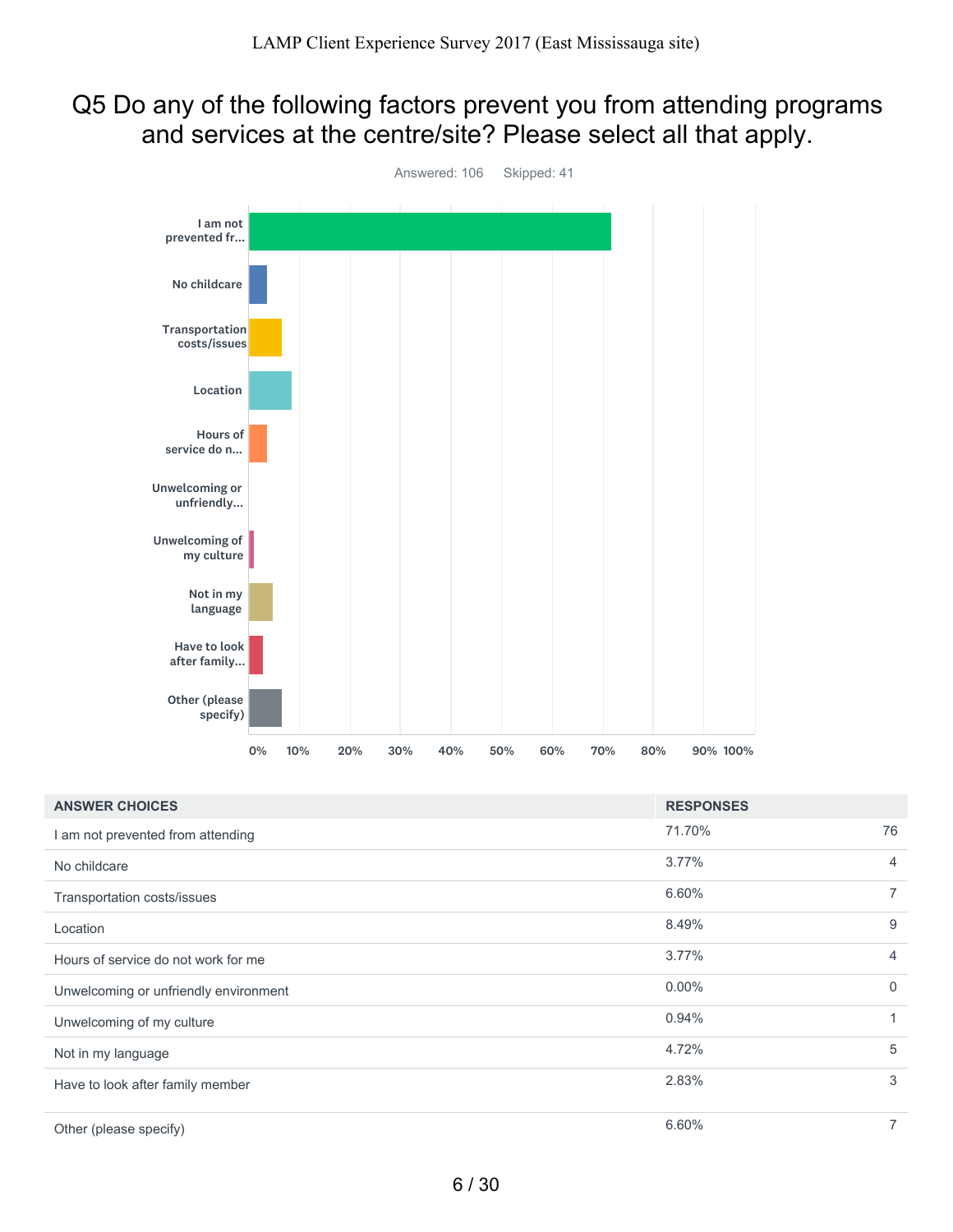Total Respondents: 106

| $\#$          | <b>OTHER (PLEASE SPECIFY)</b> | <b>DATE</b>         |
|---------------|-------------------------------|---------------------|
|               | None                          | 3/20/2018 10:20 AM  |
| $\mathcal{P}$ | <b>NA</b>                     | 3/6/2018 8:40 PM    |
| 3             | None                          | 2/14/2018 10:50 AM  |
| 4             | None                          | 1/3/2018 12:13 PM   |
| 5             | Either always have access     | 12/6/2017 1:18 PM   |
| 6             | None                          | 11/30/2017 10:58 AM |
|               | None                          | 11/22/2017 10:40 AM |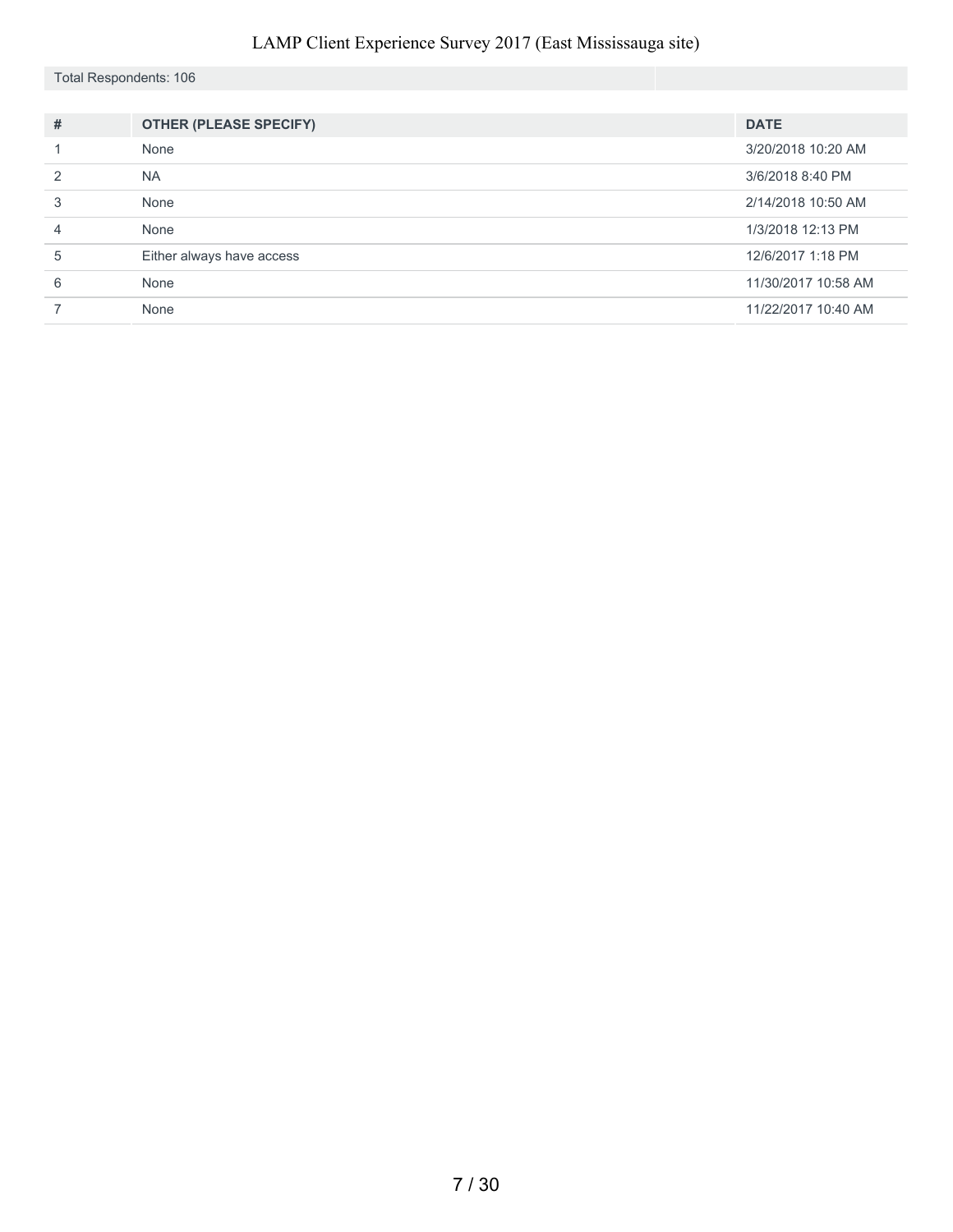# Q6 Please explain your selection(s) above:

Answered: 18 Skipped: 129

| #  | <b>RESPONSES</b>                                                                                                                                                                      | <b>DATE</b>         |
|----|---------------------------------------------------------------------------------------------------------------------------------------------------------------------------------------|---------------------|
| 1  | I can attend the program whenever required.                                                                                                                                           | 3/20/2018 5:14 PM   |
| 2  | I felt very good after service.                                                                                                                                                       | 3/20/2018 10:25 AM  |
| 3  | I don't know about the all programs here.                                                                                                                                             | 3/20/2018 9:34 AM   |
| 4  | I have to pick my kids from school.                                                                                                                                                   | 3/10/2018 10:13 AM  |
| 5  | 3kids, 1 car, and 1 job, don't always give the same flexibility. Especially when one or more of them<br>are sick                                                                      | 2/21/2018 11:21 AM  |
| 6  | None                                                                                                                                                                                  | 2/14/2018 10:50 AM  |
| 7  | Does not match with my schedule                                                                                                                                                       | 2/13/2018 3:28 PM   |
| 8  | IT'S 20 mins from our place                                                                                                                                                           | 2/13/2018 12:25 PM  |
| 9  |                                                                                                                                                                                       | 2/6/2018 3:09 PM    |
| 10 | Client Advocate provides bus tickets to me                                                                                                                                            | 1/9/2018 2:58 PM    |
| 11 | I need some explanation in my language                                                                                                                                                | 12/6/2017 1:13 PM   |
| 12 | I work during the day when your open                                                                                                                                                  | 12/6/2017 1:09 PM   |
| 13 | I have no problems                                                                                                                                                                    | 12/4/2017 5:56 PM   |
| 14 | Not really.                                                                                                                                                                           | 11/30/2017 10:58 AM |
| 15 | Not enough Chinese Mandarin speakers                                                                                                                                                  | 11/30/2017 10:22 AM |
| 16 | Everything is good                                                                                                                                                                    | 11/22/2017 2:22 PM  |
| 17 | I am living in the end of Mississauga west and I have 3 kids in healthy smiles program. I could not<br>drive everyone separately or I have to wait for super long time to be treated. | 11/22/2017 10:29 AM |
| 18 | I take bus to get here                                                                                                                                                                | 11/22/2017 10:07 AM |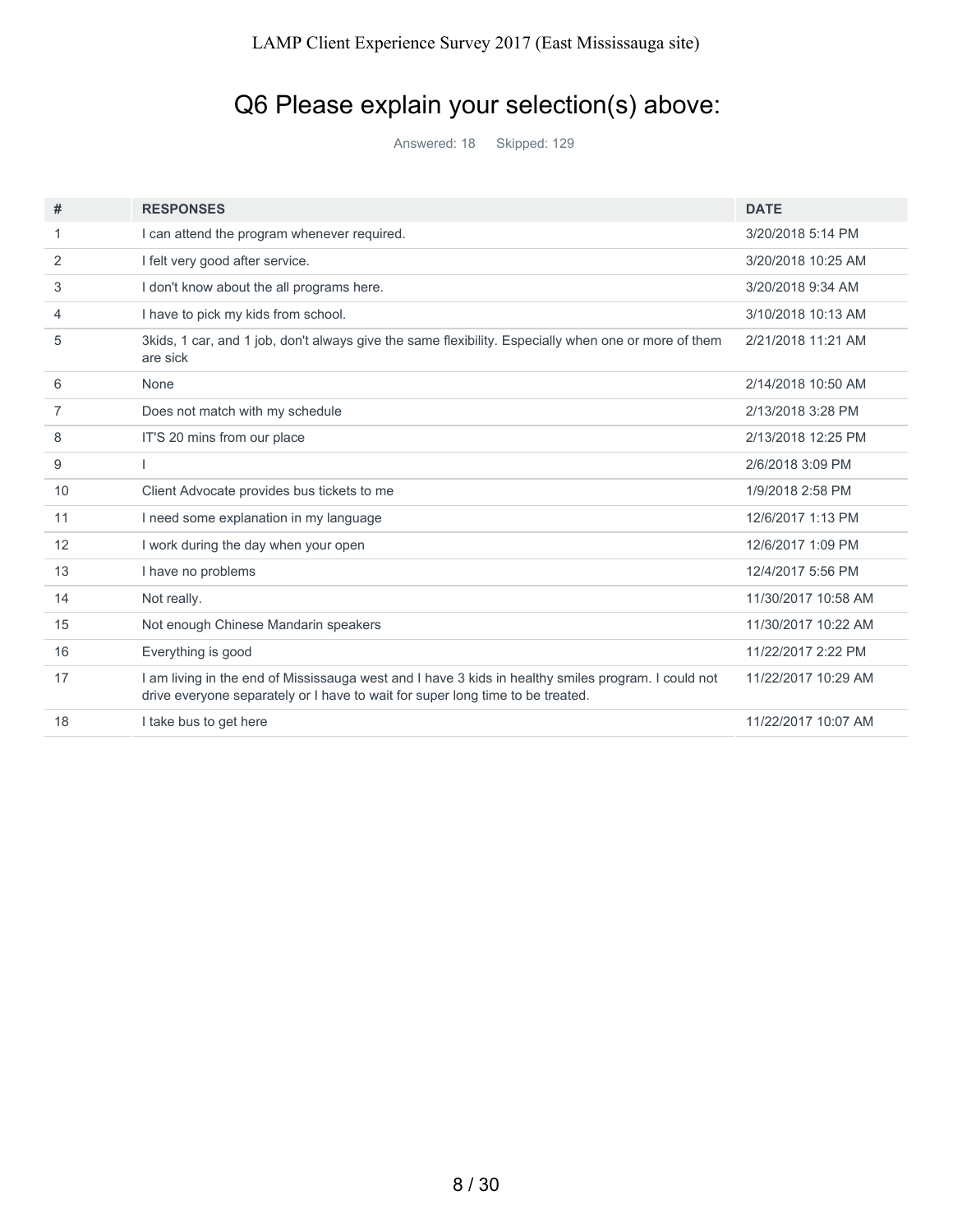

|                                                                                                                     | <b>ALWAYS</b> | <b>OFTEN</b> | <b>SOMETIMES</b> | <b>RARELY</b>        | <b>NEVER</b>  | <b>TOTAL</b> | <b>WEIGHTED</b><br><b>AVERAGE</b> |
|---------------------------------------------------------------------------------------------------------------------|---------------|--------------|------------------|----------------------|---------------|--------------|-----------------------------------|
| a) Do LAMP staff members give you information<br>that you can use to improve your health and well-<br>being?        | 53.68%<br>73  | 29.41%<br>40 | 11.76%<br>16     | 2.94%<br>4           | 2.21%<br>3    | 136          | 4.29                              |
| b) How often are you asked to give input into the<br>programs and services you use?                                 | 24.44%<br>33  | 28.89%<br>39 | 22.22%<br>30     | 12.59%<br>17         | 11.85%<br>16  | 135          | 3.41                              |
| c) Do LAMP program and service providers treat<br>you like an equal when you look at what is best<br>for your life? | 73.13%<br>98  | 20.90%<br>28 | 5.22%            | $0.00\%$<br>$\Omega$ | 0.75%         | 134          | 4.66                              |
| d) How often do the programs and services<br>offered by LAMP meet your needs?                                       | 59.12%<br>81  | 27.01%<br>37 | 13.87%<br>19     | $0.00\%$<br>$\Omega$ | $0.00\%$<br>0 | 137          | 4.45                              |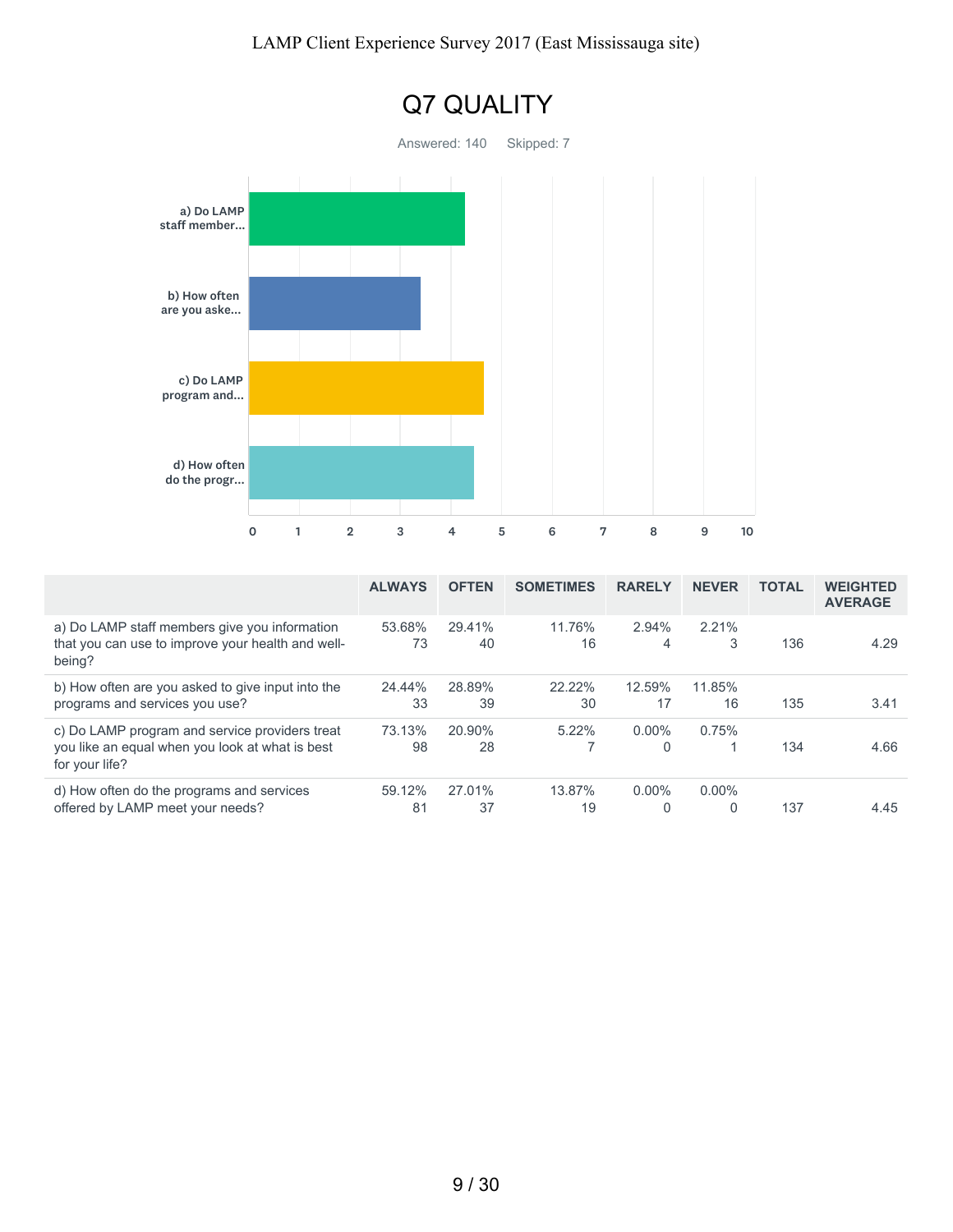### Q8 Overall, how would you rate the quality of care and services you received at LAMP?



|            | <b>EXCELLENT</b> | <b>VERY GOOD</b> | <b>GOOD</b> | <b>FAIR</b> | <b>POOR</b> | <b>TOTAL</b> | <b>WEIGHTED AVERAGE</b> |      |
|------------|------------------|------------------|-------------|-------------|-------------|--------------|-------------------------|------|
| (no label) | 56.20%           | 33.58%           | 10.22%      | $0.00\%$    | $0.00\%$    |              |                         |      |
|            |                  | 46               | 14          |             |             | 137          |                         | 4.46 |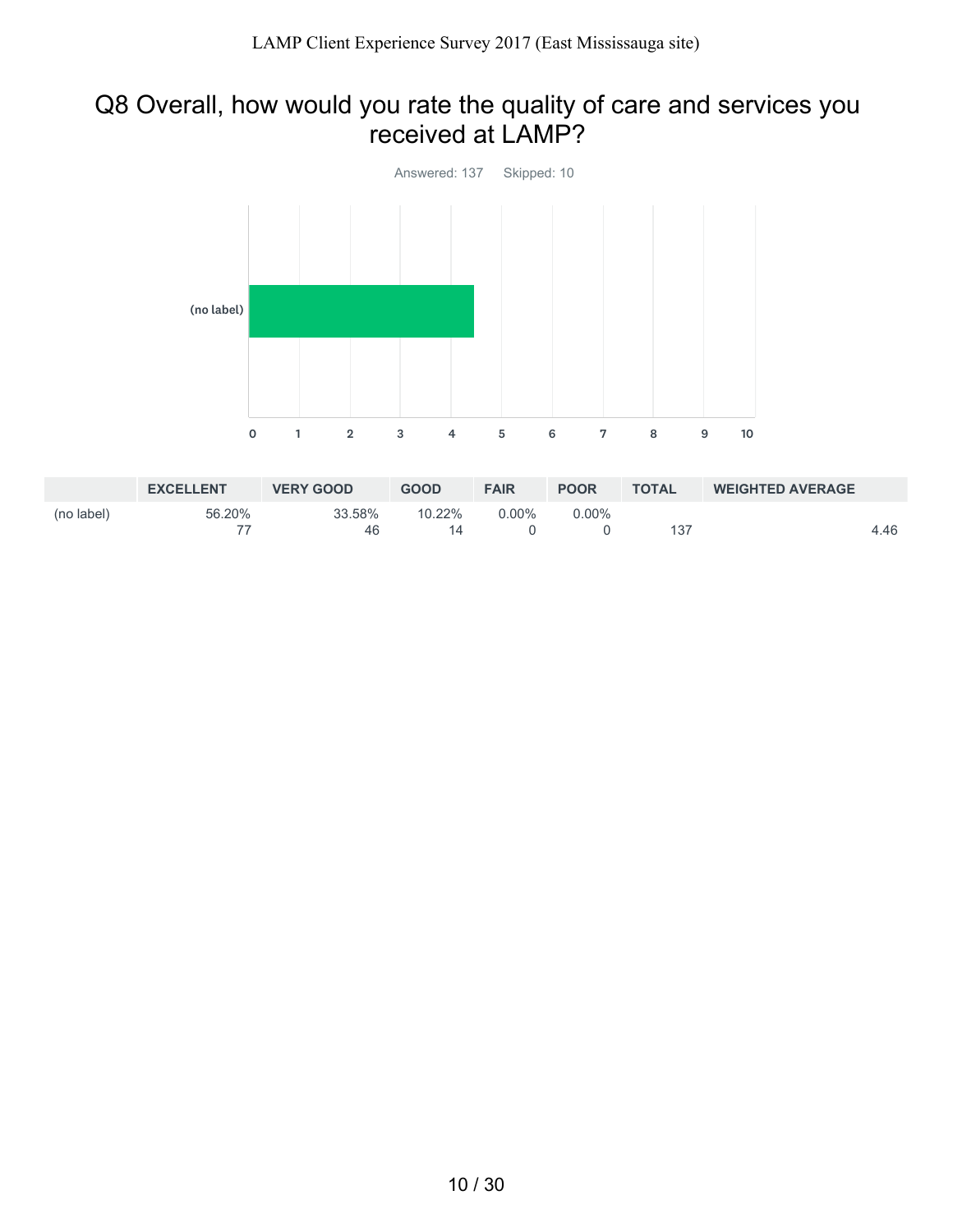

|                                                                                               | <b>STRONGLY</b><br><b>AGREE</b> | <b>AGREE</b> | <b>NEITHER</b><br><b>AGREE</b><br><b>NOR</b><br><b>DISAGREE</b> | <b>DISAGREE</b> | <b>STRONGLY</b><br><b>DISAGREE</b> | <b>NOT</b><br><b>APPLICABLE</b><br><b>OR DON'T</b><br><b>KNOW</b> | <b>TOTAL</b> | <b>WEIGHTED</b><br><b>AVERAGE</b> |
|-----------------------------------------------------------------------------------------------|---------------------------------|--------------|-----------------------------------------------------------------|-----------------|------------------------------------|-------------------------------------------------------------------|--------------|-----------------------------------|
| a) LAMP's programs<br>and services have<br>helped me improve<br>my health and well-<br>being. | 52.17%<br>72                    | 44.20%<br>61 | 3.62%<br>5                                                      | $0.00\%$<br>0   | $0.00\%$<br>0                      | $0.00\%$                                                          | 138          | 4.49                              |
| b) LAMP has a<br>positive impact on<br>my community.                                          | 55.56%<br>75                    | 40.74%<br>55 | $0.00\%$<br>0                                                   | $0.00\%$<br>0   | $0.00\%$<br>0                      | 3.70%<br>5                                                        | 135          | 4.58                              |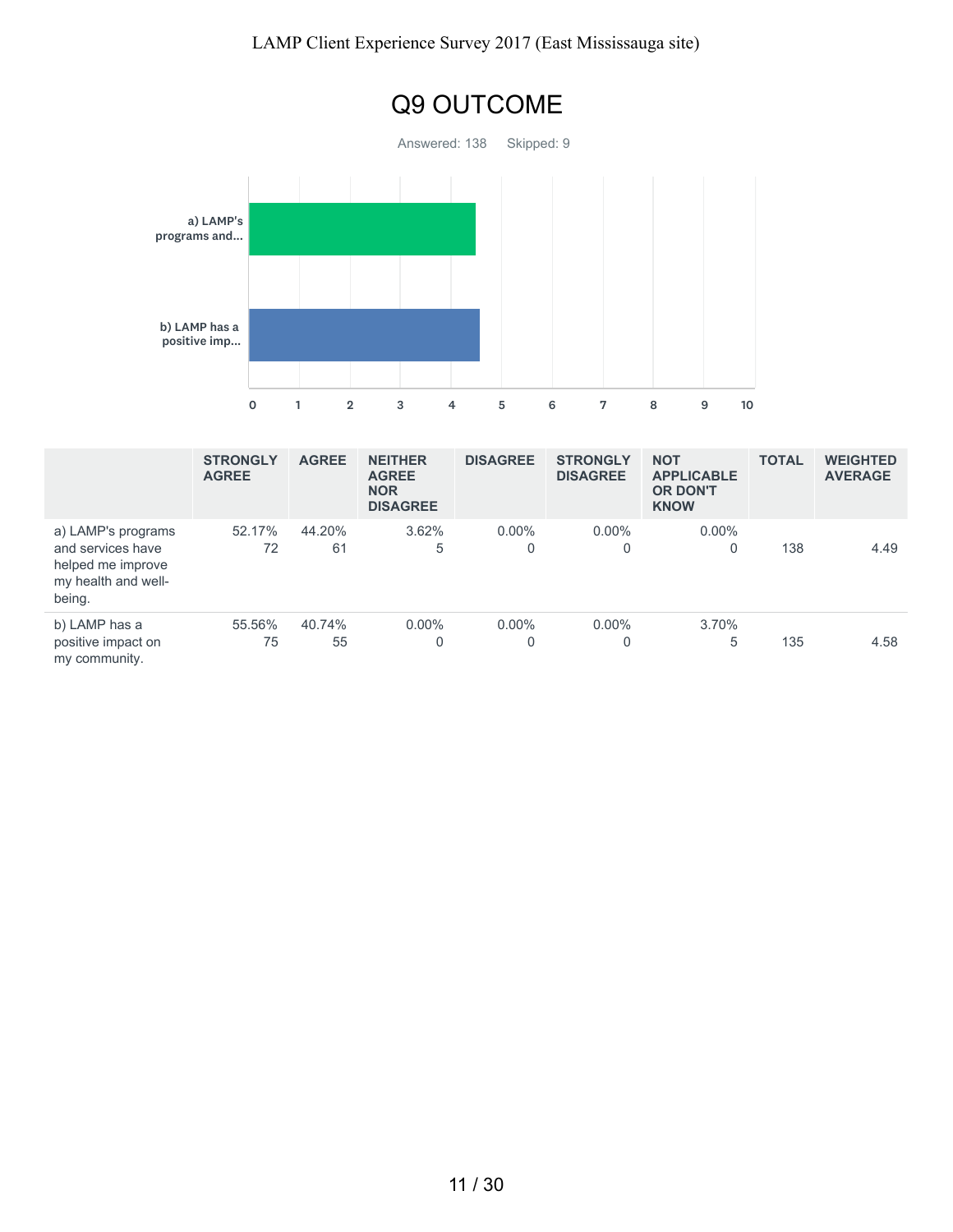# Q10 Would you refer a family member or friend to LAMP CHC?



| <b>ANSWER CHOICES</b> | <b>RESPONSES</b> |     |
|-----------------------|------------------|-----|
| Yes                   | 96.40%           | 134 |
| <b>No</b>             | 3.60%            | 5   |
| <b>TOTAL</b>          |                  | 139 |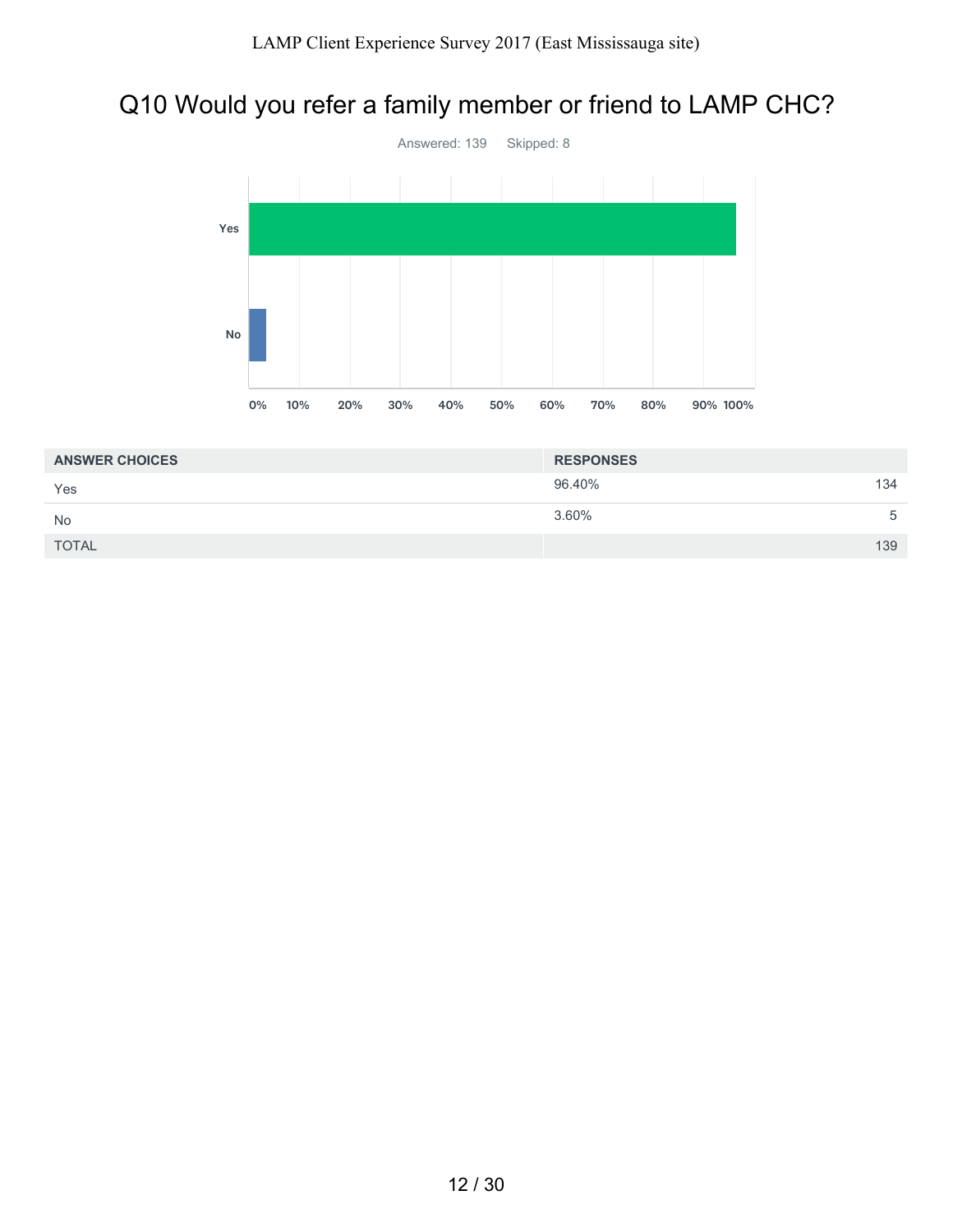# Q11 Please explain your answer:

Answered: 28 Skipped: 119

| #              | <b>RESPONSES</b>                                                                                              | <b>DATE</b>         |
|----------------|---------------------------------------------------------------------------------------------------------------|---------------------|
| 1              | It's a very friendly and helpful community                                                                    | 3/26/2018 9:16 AM   |
| $\overline{2}$ | Because the services are good.                                                                                | 3/20/2018 5:14 PM   |
| 3              | Very good enviornment                                                                                         | 3/20/2018 10:30 AM  |
| 4              | This is excellence way to help people who can not afford, the dentist and dental staff is awesome.            | 3/20/2018 10:22 AM  |
| 5              | Very helpful                                                                                                  | 3/20/2018 10:18 AM  |
| 6              | Excellent quality of service and staff.                                                                       | 3/20/2018 9:36 AM   |
| $\overline{7}$ | All in the program already.                                                                                   | 3/20/2018 9:19 AM   |
| 8              | Everything here is perfect.                                                                                   | 3/15/2018 3:23 PM   |
| 9              | <b>Efficient service</b>                                                                                      | 3/15/2018 11:50 AM  |
| 10             | It is very helpful.                                                                                           | 3/10/2018 3:22 PM   |
| 11             | My dad is a senior, so I need to know if this program can cover his dental procedures or regular<br>checkups. | 3/10/2018 3:15 PM   |
| 12             | My experience with them.                                                                                      | 3/10/2018 3:04 PM   |
| 13             | Very welcoming.                                                                                               | 3/10/2018 10:20 AM  |
| 14             | Because it helps my kids.                                                                                     | 3/10/2018 10:14 AM  |
| 15             | Because it helps people who low income.                                                                       | 3/7/2018 1:28 PM    |
| 16             | Friendly, CARING, PROFESSIONAL                                                                                | 3/6/2018 8:41 PM    |
| 17             | <b>NA</b>                                                                                                     | 3/6/2018 8:35 PM    |
| 18             | Friendly staff                                                                                                | 2/21/2018 11:22 AM  |
| 19             | Good service number friendly staff                                                                            | 2/14/2018 10:52 AM  |
| 20             | They do their very good job                                                                                   | 2/13/2018 12:26 PM  |
| 21             | Sure                                                                                                          | 1/3/2018 12:13 PM   |
| 22             | Great staff and friendly                                                                                      | 12/6/2017 1:10 PM   |
| 23             | Very productive environment.                                                                                  | 12/4/2017 5:57 PM   |
| 24             | Excellent service                                                                                             | 11/30/2017 10:59 AM |
| 25             | Because they care about their work                                                                            | 11/22/2017 10:35 AM |
| 26             | Wonderful and friendly staff                                                                                  | 11/22/2017 10:33 AM |
| 27             | Good for seniors                                                                                              | 11/22/2017 10:07 AM |
| 28             | It's welcoming and confeterble. There are very nice staff that welcome you and they take the job<br>serious   | 11/15/2017 4:43 PM  |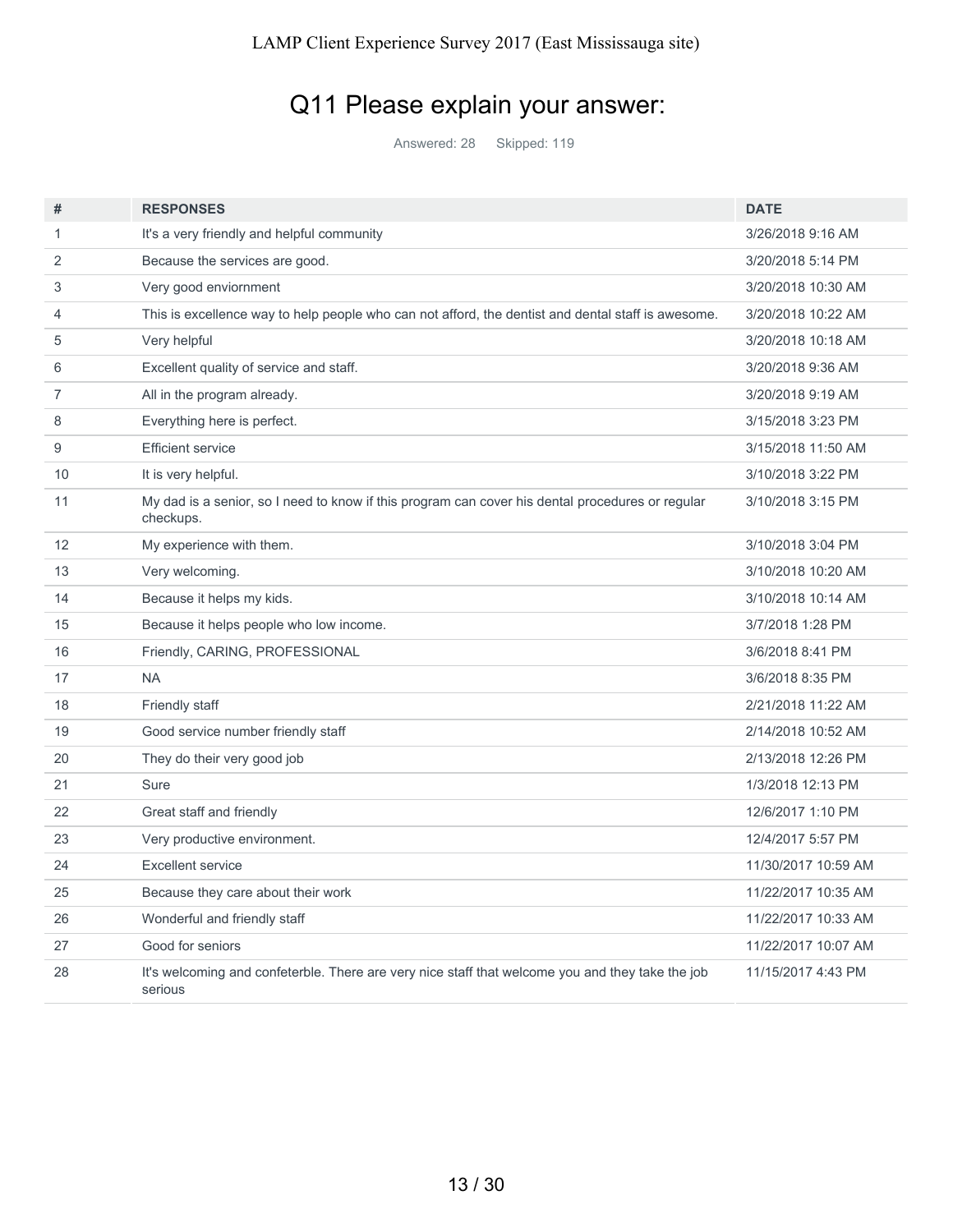## Q12 What would you like to see different at LAMP? How can we improve?

Answered: 49 Skipped: 98

| #  | <b>RESPONSES</b>                                                                                                                         | <b>DATE</b>        |
|----|------------------------------------------------------------------------------------------------------------------------------------------|--------------------|
| 1  | Shorter waiting time for the appointments                                                                                                | 3/29/2018 10:32 AM |
| 2  | Service is very good.                                                                                                                    | 3/24/2018 9:48 AM  |
| 3  | None                                                                                                                                     | 3/23/2018 2:34 PM  |
| 4  | It'seems great                                                                                                                           | 3/20/2018 5:15 PM  |
| 5  | Everything is good                                                                                                                       | 3/20/2018 10:31 AM |
| 6  | None                                                                                                                                     | 3/20/2018 10:28 AM |
| 7  | Staff is so helpful, madetc me so comfortable                                                                                            | 3/20/2018 10:23 AM |
| 8  | OK, none                                                                                                                                 | 3/20/2018 10:18 AM |
| 9  | Long waiting for appointment.                                                                                                            | 3/20/2018 9:16 AM  |
| 10 | Perfect                                                                                                                                  | 3/15/2018 3:23 PM  |
| 11 | None                                                                                                                                     | 3/15/2018 3:19 PM  |
| 12 | More treatment for admit between age 17 to 65                                                                                            | 3/10/2018 3:25 PM  |
| 13 | Open a dental program for people that don't have private insurance, and people who have chronic<br>diseaseso for regular dental checkup. | 3/10/2018 3:18 PM  |
| 14 | Present setup is good one, please continue                                                                                               | 3/10/2018 3:07 PM  |
| 15 | Give me options for dental issues.                                                                                                       | 3/10/2018 10:20 AM |
| 16 | More help                                                                                                                                | 3/10/2018 10:14 AM |
| 17 | I hope too see more types of service especially.                                                                                         | 3/7/2018 1:29 PM   |
| 18 | Nothing, keep doing the good work!                                                                                                       | 3/6/2018 8:43 PM   |
| 19 | Everything is perfect                                                                                                                    | 3/6/2018 8:38 PM   |
| 20 | You are providing excellent service                                                                                                      | 3/6/2018 8:32 PM   |
| 21 | No improvement                                                                                                                           | 3/6/2018 8:28 PM   |
| 22 | Everything is going well                                                                                                                 | 2/24/2018 11:09 AM |
| 23 | Nothing                                                                                                                                  | 2/15/2018 4:07 PM  |
| 24 | None                                                                                                                                     | 2/14/2018 10:54 AM |
| 25 | Parents should also be covered                                                                                                           | 2/13/2018 3:29 PM  |
| 26 | They are doing very good                                                                                                                 | 2/13/2018 12:28 PM |
| 27 | Most frequent appointments                                                                                                               | 2/10/2018 4:21 PM  |
| 28 | Most frequent appointments                                                                                                               | 2/10/2018 4:17 PM  |
| 29 | I would like to be informed of other seervices offered here                                                                              | 2/10/2018 12:39 PM |
| 30 | No                                                                                                                                       | 2/6/2018 3:10 PM   |
| 31 | Excellent                                                                                                                                | 2/1/2018 1:17 PM   |
| 32 | Excellent                                                                                                                                | 2/1/2018 1:14 PM   |
| 33 | Less wasting time                                                                                                                        | 1/31/2018 1:33 PM  |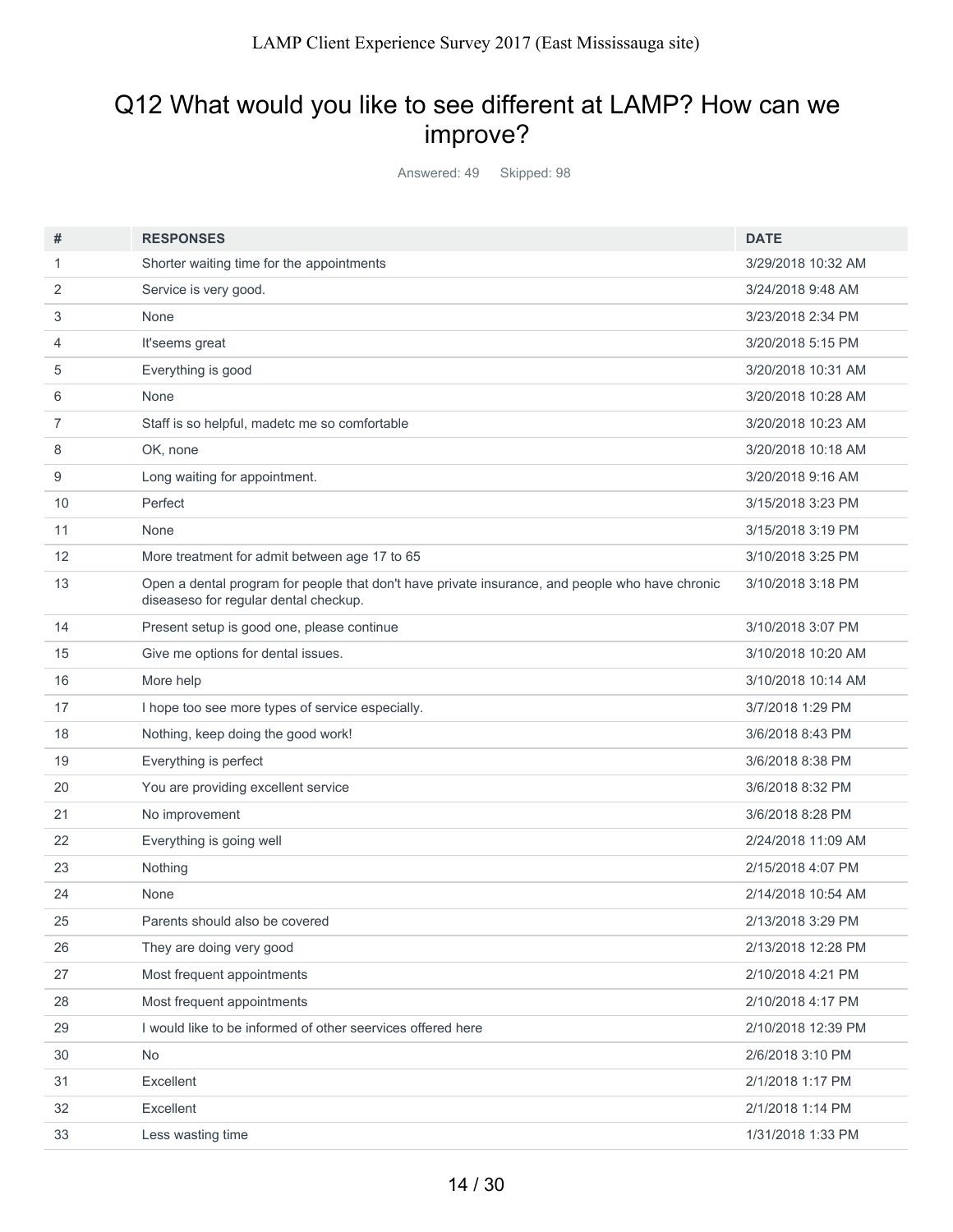| 34 | am satisfied with all services.                                                      | 1/9/2018 4:05 PM    |
|----|--------------------------------------------------------------------------------------|---------------------|
| 35 | <b>No</b>                                                                            | 1/3/2018 12:14 PM   |
| 36 | I'm happy                                                                            | 12/6/2017 1:28 PM   |
| 37 | Appointment times should be reduced and kids cleanings should be done twice a year   | 12/6/2017 1:21 PM   |
| 38 | Income for low income adults                                                         | 12/6/2017 1:18 PM   |
| 39 | Another secretary to help the already wonderful secretary                            | 12/6/2017 1:10 PM   |
| 40 | Kids workshop                                                                        | 12/6/2017 1:06 PM   |
| 41 | No, the only improvement that could be made is the wait time length                  | 12/4/2017 5:58 PM   |
| 42 | Dental care for seniors at reduced rates.                                            | 11/30/2017 11:01 AM |
| 43 | More programs in more locations.                                                     | 11/30/2017 10:25 AM |
| 44 | This is the best community centre                                                    | 11/22/2017 1:04 PM  |
| 45 | Yes. Waiting time should be less                                                     | 11/22/2017 10:48 AM |
| 46 | I think I AMP need more location                                                     | 11/22/2017 10:30 AM |
| 47 | The appointments are on a long waitwish it were quicker                              | 11/16/2017 10:39 AM |
| 48 | Firstly, you can improve on equipment. Having different sizes of glases for patient. | 11/15/2017 4:46 PM  |
| 49 | Always on time and good job                                                          | 11/15/2017 3:18 PM  |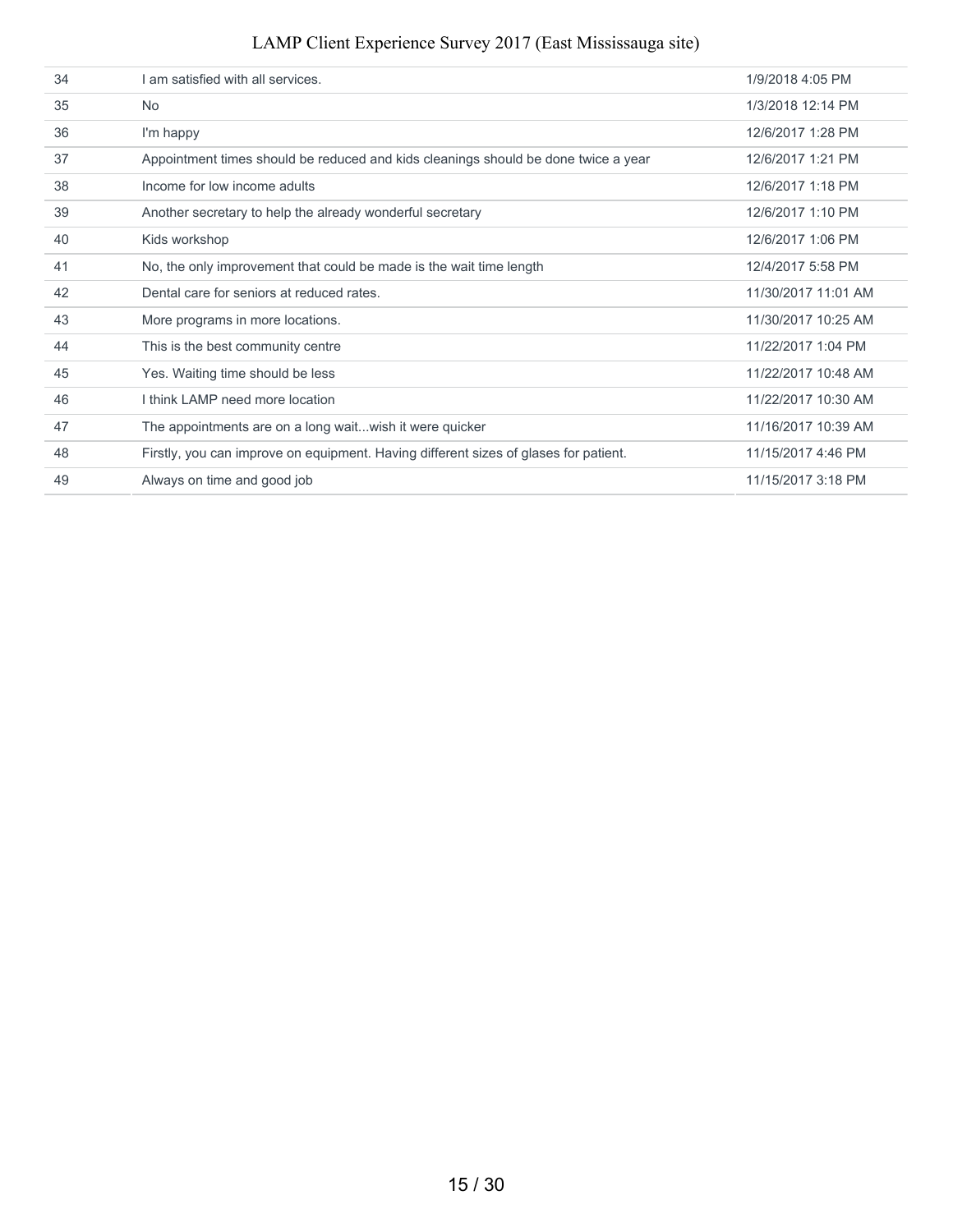# Q13 Is there anything else you would like to say?

Answered: 31 Skipped: 116

| #  | <b>RESPONSES</b>                                                                                                                                      | <b>DATE</b>         |
|----|-------------------------------------------------------------------------------------------------------------------------------------------------------|---------------------|
| 1  | Thank you                                                                                                                                             | 3/29/2018 10:32 AM  |
| 2  | No thanks                                                                                                                                             | 3/20/2018 5:15 PM   |
| 3  | None                                                                                                                                                  | 3/20/2018 10:23 AM  |
| 4  | <b>No</b>                                                                                                                                             | 3/20/2018 10:18 AM  |
| 5  | No                                                                                                                                                    | 3/20/2018 9:27 AM   |
| 6  | <b>NA</b>                                                                                                                                             | 3/15/2018 3:23 PM   |
| 7  | None                                                                                                                                                  | 3/15/2018 3:19 PM   |
| 8  | Keep it up.                                                                                                                                           | 3/10/2018 3:18 PM   |
| 9  | Please keep providing excollect service.                                                                                                              | 3/10/2018 3:07 PM   |
| 10 | You are operating at a very high level Keep it up Wish other programs were so good in our<br>country                                                  | 3/6/2018 8:43 PM    |
| 11 | <b>No</b>                                                                                                                                             | 3/6/2018 8:38 PM    |
| 12 | Very good work                                                                                                                                        | 3/6/2018 8:28 PM    |
| 13 | Thanks                                                                                                                                                | 2/24/2018 11:09 AM  |
| 14 | <b>No</b>                                                                                                                                             | 2/15/2018 4:07 PM   |
| 15 | Nothing to say                                                                                                                                        | 2/14/2018 10:54 AM  |
| 16 | Really good program for our kids. I'm very happy                                                                                                      | 2/13/2018 12:28 PM  |
| 17 | Nothing                                                                                                                                               | 2/12/2018 5:42 PM   |
| 18 | <b>No</b>                                                                                                                                             | 2/6/2018 3:10 PM    |
| 19 | Yes, should have dental treatment available for adult diabetic Patient.                                                                               | 2/1/2018 1:17 PM    |
| 20 | Yes, should have dental treatment available for adult who is Diabetic.                                                                                | 2/1/2018 1:14 PM    |
| 21 | <b>No</b>                                                                                                                                             | 1/31/2018 1:33 PM   |
| 22 | Nothing                                                                                                                                               | 1/9/2018 4:05 PM    |
| 23 | Very happy                                                                                                                                            | 1/3/2018 12:14 PM   |
| 24 | Staff should inform families about other community programs provided                                                                                  | 12/6/2017 1:21 PM   |
| 25 | Thank you                                                                                                                                             | 12/6/2017 1:18 PM   |
| 26 | Thank you                                                                                                                                             | 12/6/2017 1:10 PM   |
| 27 | Thank you for everything you did for my kids                                                                                                          | 12/6/2017 1:06 PM   |
| 28 | No                                                                                                                                                    | 12/4/2017 5:58 PM   |
| 29 | Yes, dental check and repair follow up                                                                                                                | 11/30/2017 11:01 AM |
| 30 | Excellent friendly staff and doctor. Always felt welcome. They LISTEN! And make us feel<br>comfortable. They tailored the treatment to meet our needs | 11/22/2017 10:45 AM |
| 31 | No                                                                                                                                                    | 11/22/2017 10:30 AM |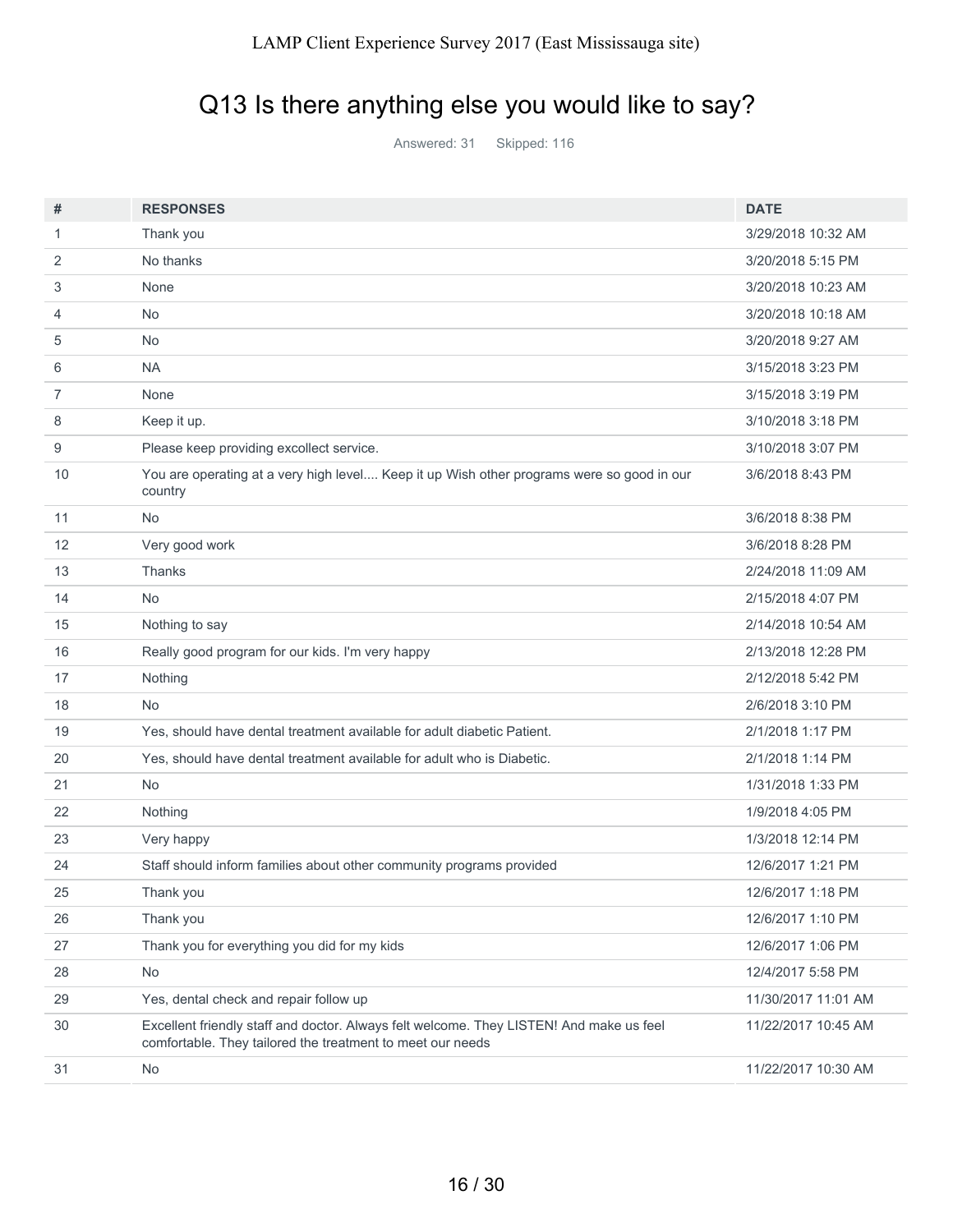

|                                                                            | <b>STRONGLY</b><br><b>AGREE</b> | <b>AGREE</b> | <b>NEITHER</b><br><b>AGREE NOR</b><br><b>DISAGREE</b> | <b>DISAGREE</b> | <b>STRONGLY</b><br><b>DISAGREE</b> | <b>TOTAL</b> | <b>WEIGHTED</b><br><b>AVERAGE</b> |
|----------------------------------------------------------------------------|---------------------------------|--------------|-------------------------------------------------------|-----------------|------------------------------------|--------------|-----------------------------------|
| a) This survey gave me the<br>chance to express my opinions<br>about LAMP. | 45.32%<br>63                    | 49.64%<br>69 | $4.32\%$<br>6                                         | $0.00\%$        | 0.72%                              | 139          | 4.39                              |
| b) The survey was about the right<br>length.                               | 37.59%<br>50                    | 56.39%<br>75 | 4.51%<br>6                                            | 1.50%           | $0.00\%$                           | 133          | 4.30                              |

17 / 30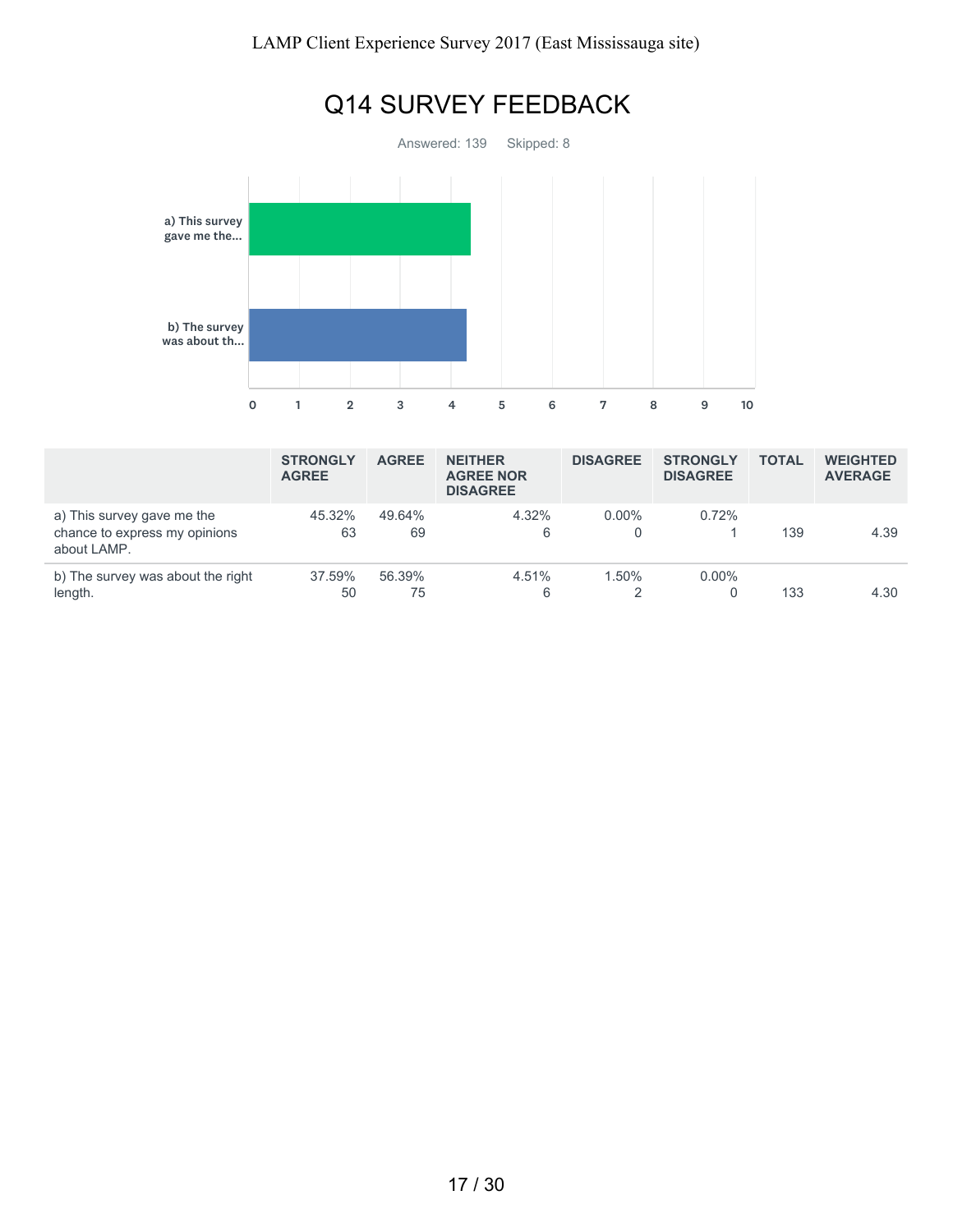### Q15 How long have you been using programs and services at LAMP?



| <b>ANSWER CHOICES</b>     | <b>RESPONSES</b> |                |
|---------------------------|------------------|----------------|
| Less than 3 months        | 24.09%           | 33             |
| 3 to 6 months             | 10.95%           | 15             |
| 6 to 12 months            | 11.68%           | 16             |
| 12 to 24 months (2 years) | 13.14%           | 18             |
| 2 to 5 years              | 36.50%           | 50             |
| 5 to 10 years             | 3.65%            | 5              |
| 10 or more years          | $0.00\%$         | $\overline{0}$ |
| <b>TOTAL</b>              |                  | 137            |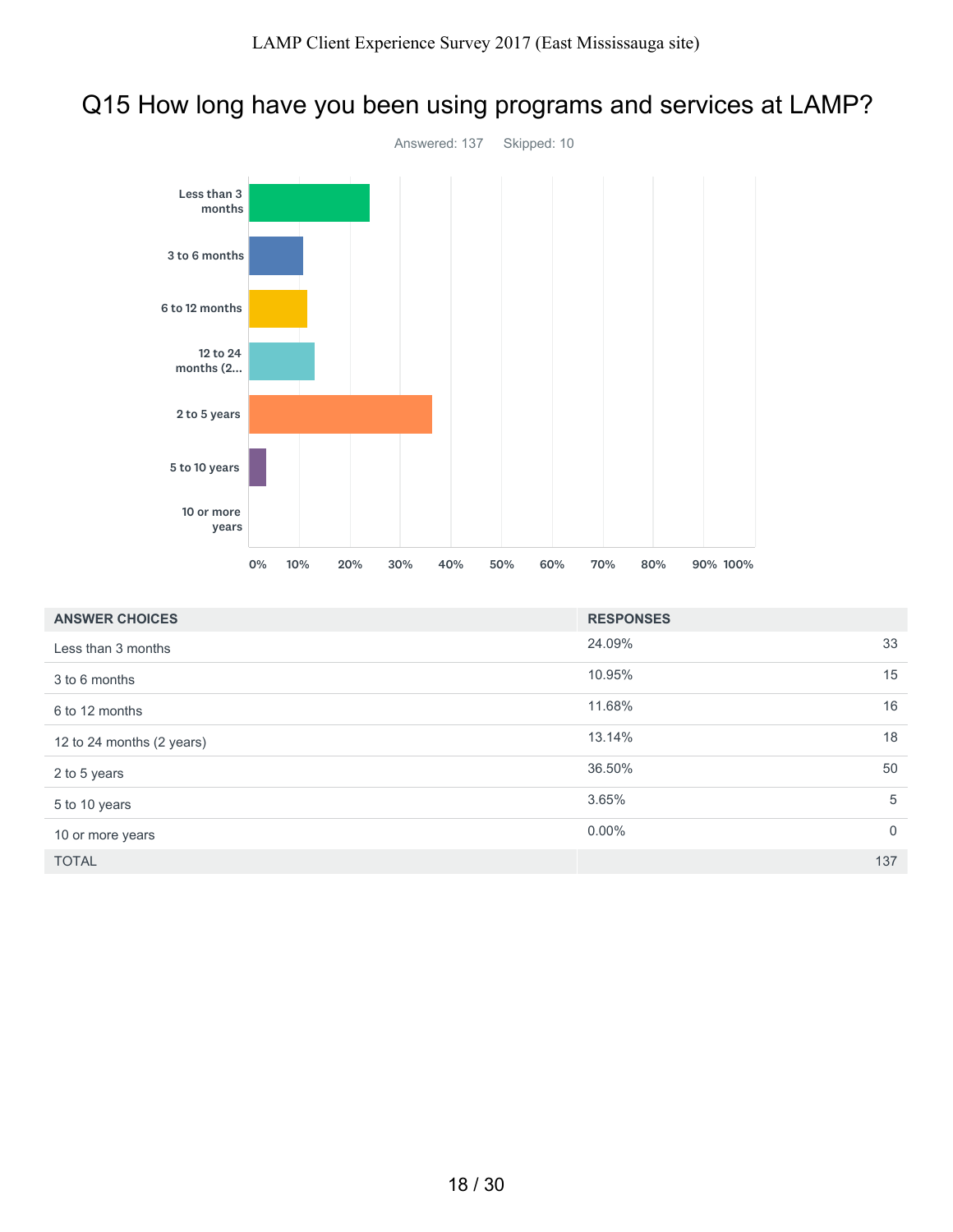## Q16 Which services or programs offered by LAMP (East Mississauga) have you used within the past year?



| <b>ANSWER CHOICES</b>                                                   | <b>RESPONSES</b> |              |
|-------------------------------------------------------------------------|------------------|--------------|
| Chiropody (Foot Care)                                                   | 0.76%            |              |
| Diabetes Care                                                           | $0.00\%$         | $\mathbf{0}$ |
| Social Worker                                                           | 0.76%            |              |
| Queer and Trans Programs                                                | $0.00\%$         | $\mathbf{0}$ |
| <b>Dental Clinic</b>                                                    | 96.18%           | 126          |
| Activate It                                                             | $0.00\%$         | $\mathbf{0}$ |
| Doctor, Nurse, or Nurse Practitioner (Primary Health Care)              | 1.53%            | 2            |
| <b>Community Dietitian</b>                                              | 0.76%            |              |
| Information and Referral Program (including Commissioner of Affidavits) | 0.76%            |              |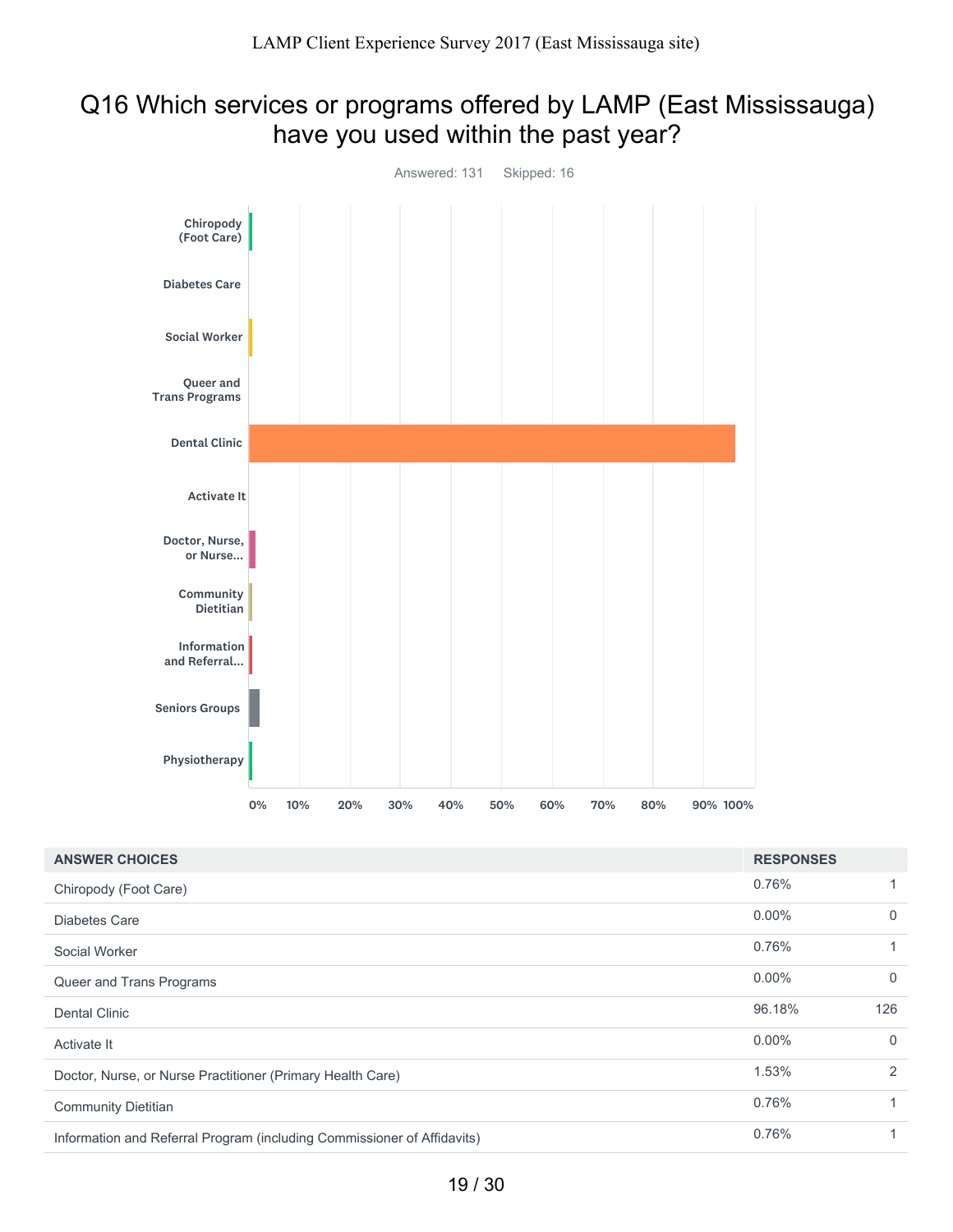| <b>Seniors Groups</b>  | 2.29% | ≏ |
|------------------------|-------|---|
| Physiotherapy          | 0.76% |   |
| Total Respondents: 131 |       |   |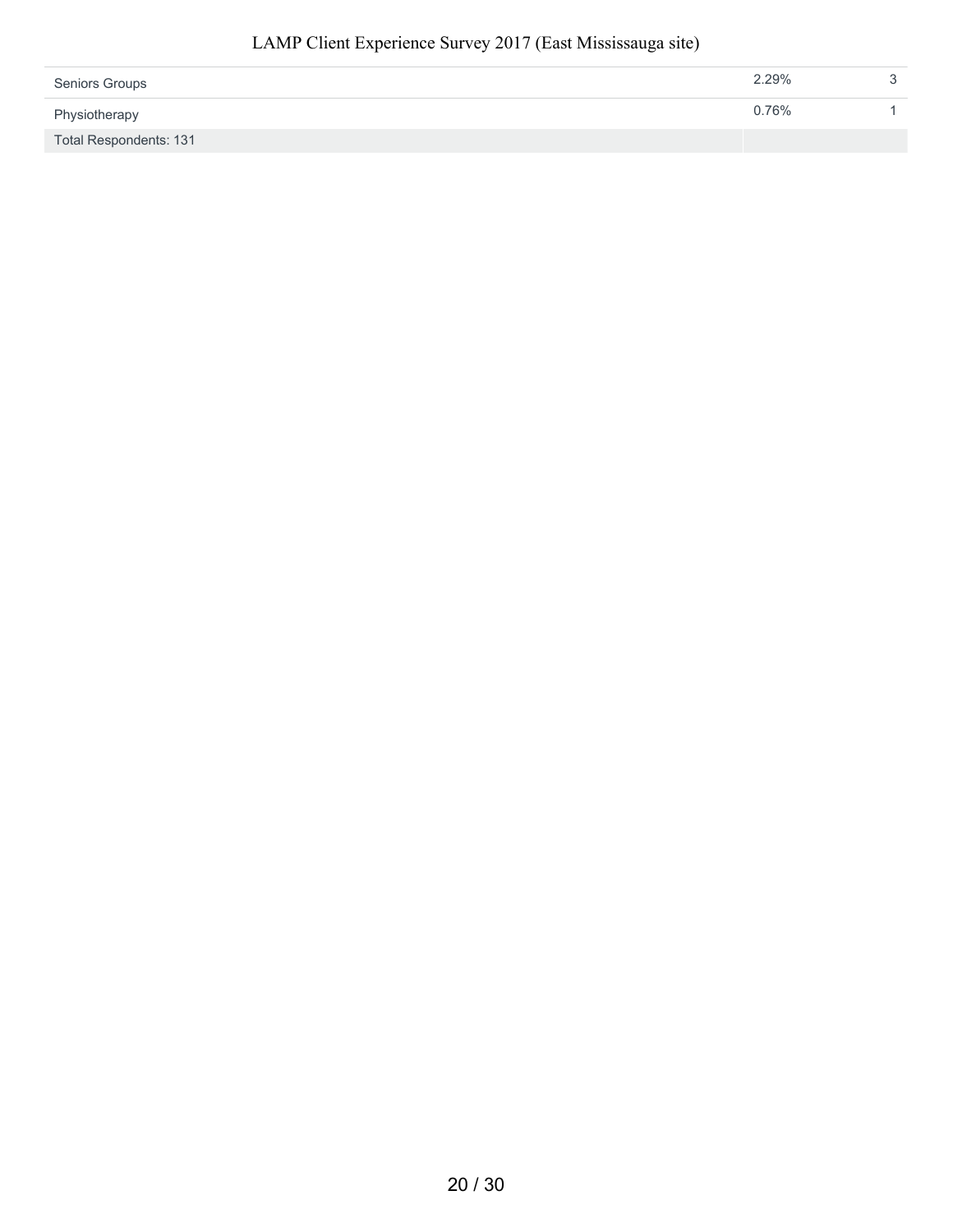

| <b>ANSWER CHOICES</b> | <b>RESPONSES</b> |                |
|-----------------------|------------------|----------------|
| $1 - 17$              | 20.44%           | 28             |
| 18-24                 | $0.00\%$         | $\overline{0}$ |
| 25-34                 | 8.03%            | 11             |
| 35-49                 | 38.69%           | 53             |
| 50-64                 | 10.95%           | 15             |
| $65+$                 | 16.79%           | 23             |
| Prefer Not to Answer  | 5.11%            | $7^{\circ}$    |
| <b>TOTAL</b>          |                  | 137            |

21 / 30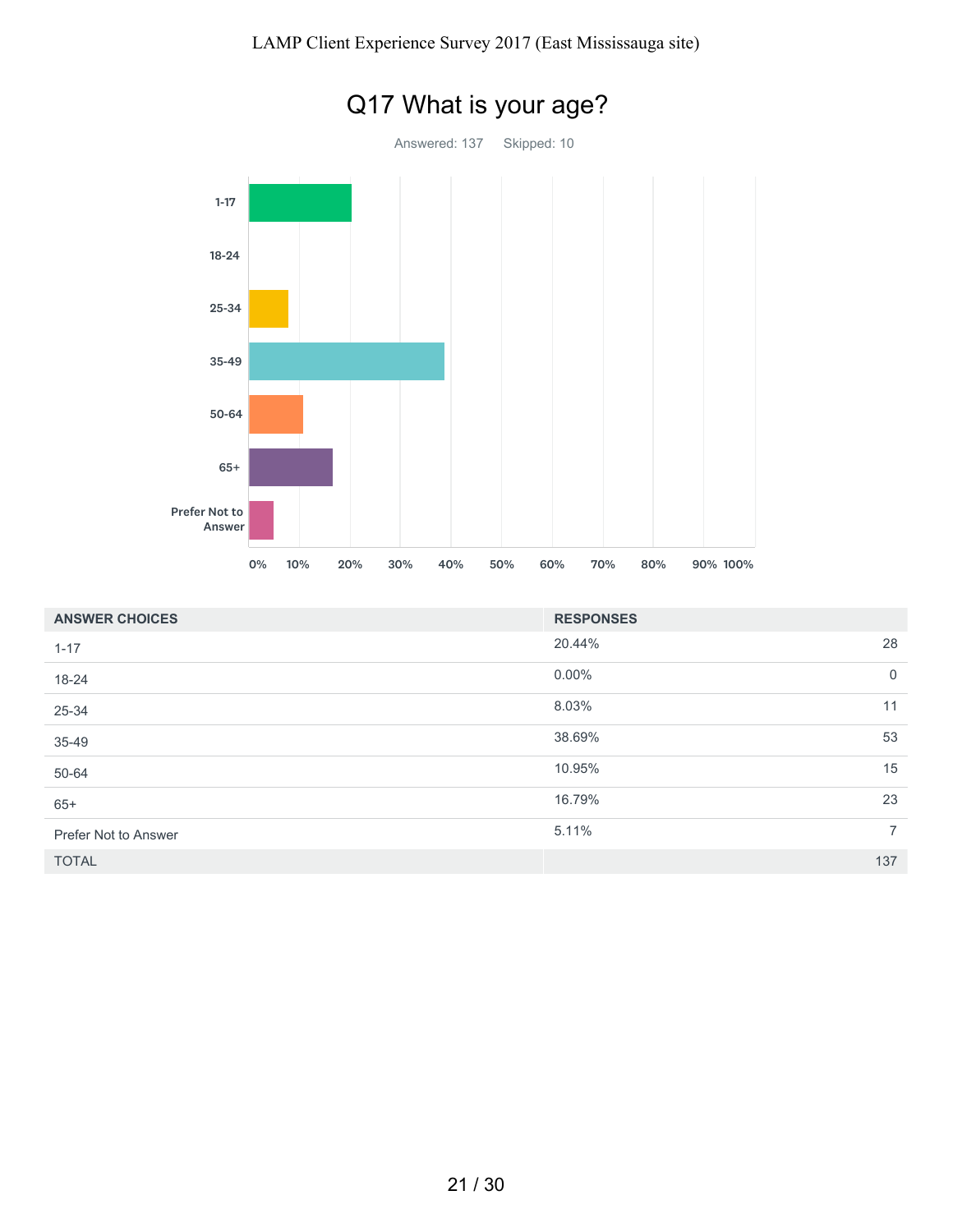### Q18 In terms of your sex/gender how do you identify? (Please select all that apply):



| <b>ANSWER CHOICES</b>         |                               | <b>RESPONSES</b> |              |
|-------------------------------|-------------------------------|------------------|--------------|
| Male                          |                               | 29.37%           | 37           |
| Female                        |                               | 71.43%           | 90           |
| Transgender                   |                               | 0.79%            | 1            |
| Transsexual                   |                               | $0.00\%$         | $\mathbf 0$  |
| Intersex                      |                               | $0.00\%$         | $\mathbf{0}$ |
| Two-Spirit                    |                               | $0.00\%$         | $\mathbf 0$  |
| Prefer Not to Answer          |                               | 0.79%            | 1            |
| Do not Know                   |                               | $0.00\%$         | $\mathbf 0$  |
| Other (please specify)        |                               | $0.00\%$         | $\mathbf 0$  |
| <b>Total Respondents: 126</b> |                               |                  |              |
|                               |                               |                  |              |
| #                             | <b>OTHER (PLEASE SPECIFY)</b> |                  | <b>DATE</b>  |

There are no responses.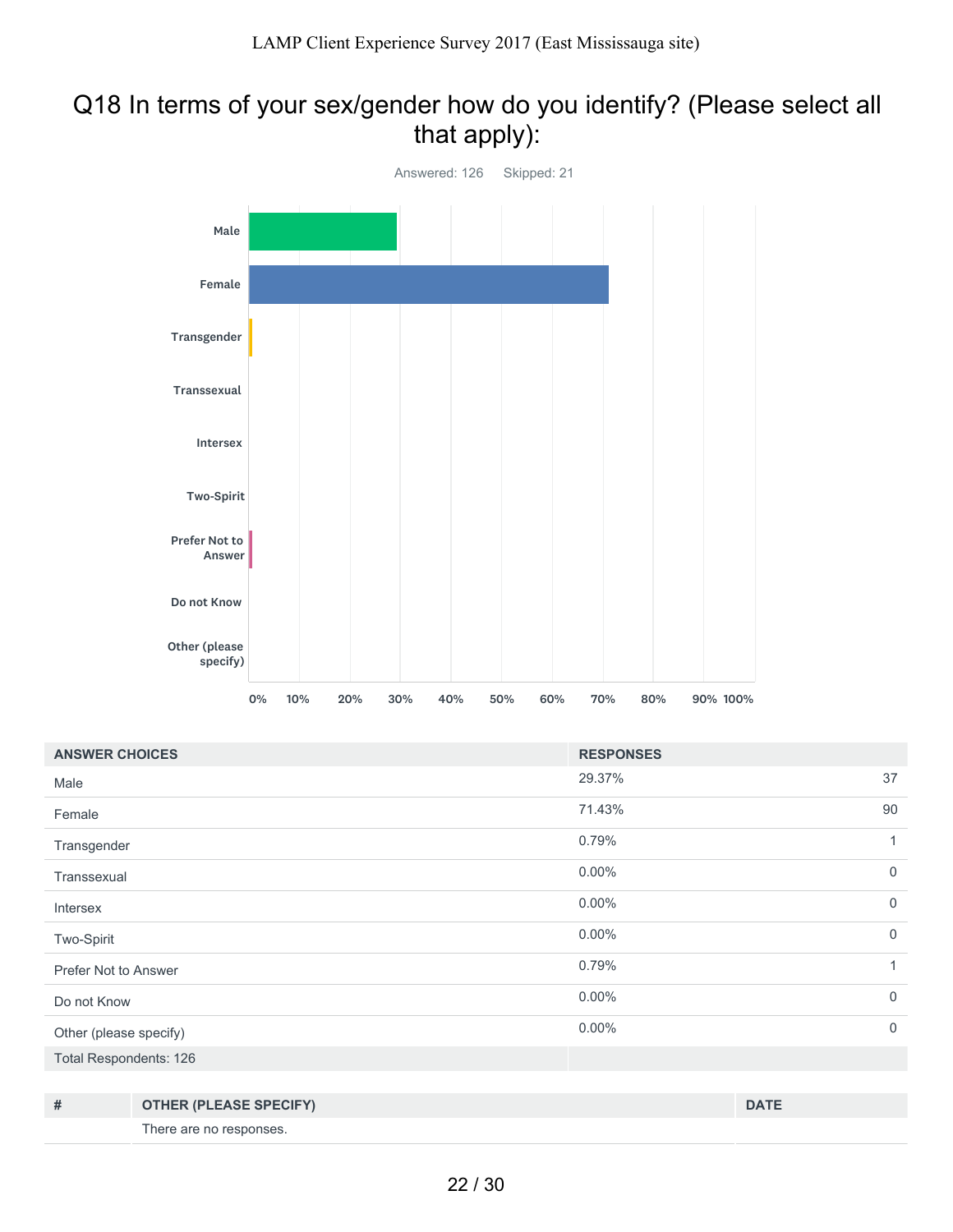### Q19 What is the highest grade or level of school that you have completed? Please select one.



| <b>ANSWER CHOICES</b>                           | <b>RESPONSES</b> |                |
|-------------------------------------------------|------------------|----------------|
| 8th grade or less                               | 10.94%           | 14             |
| Some high school, but did not graduate          | 6.25%            | 8              |
| High school graduate                            | 17.19%           | 22             |
| Some post-secondary education (2 years or less) | 3.13%            | $\overline{4}$ |
| College/University diploma or degree            | 56.25%           | 72             |
| Trade apprenticeship or certificate             | $0.00\%$         | $\mathbf{0}$   |
| Prefer Not to Answer                            | 3.91%            | 5              |
| Do Not Know                                     | 2.34%            | 3              |
| <b>TOTAL</b>                                    |                  | 128            |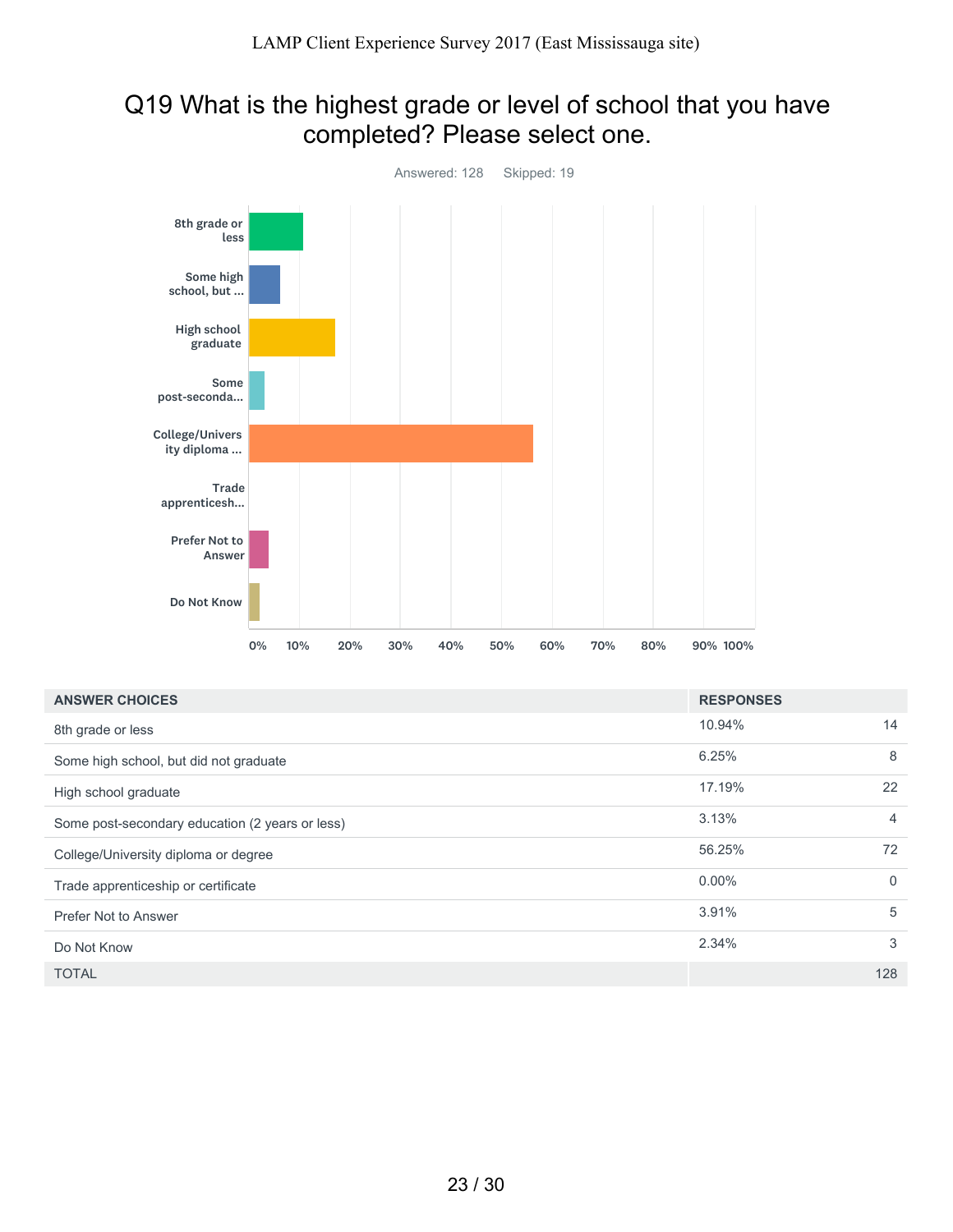## Q20 What are the sources of income in your household? Please select all that apply.



| <b>ANSWER CHOICES</b> | <b>RESPONSES</b> |    |
|-----------------------|------------------|----|
| No income             | 12.80%           | 16 |
| Social assistance     | 6.40%            | 8  |
| <b>ODSP</b>           | 2.40%            | 3  |
| Retirement pension    | 8.80%            | 11 |
| Other pension         | 0.80%            | 1  |
| Employment income     | 30.40%           | 38 |
| Other income          | 16.00%           | 20 |
| Prefer not to Answer  | 16.80%           | 21 |
| Do not Know           | 4.80%            | 6  |
| Please specify:       | 10.40%           | 13 |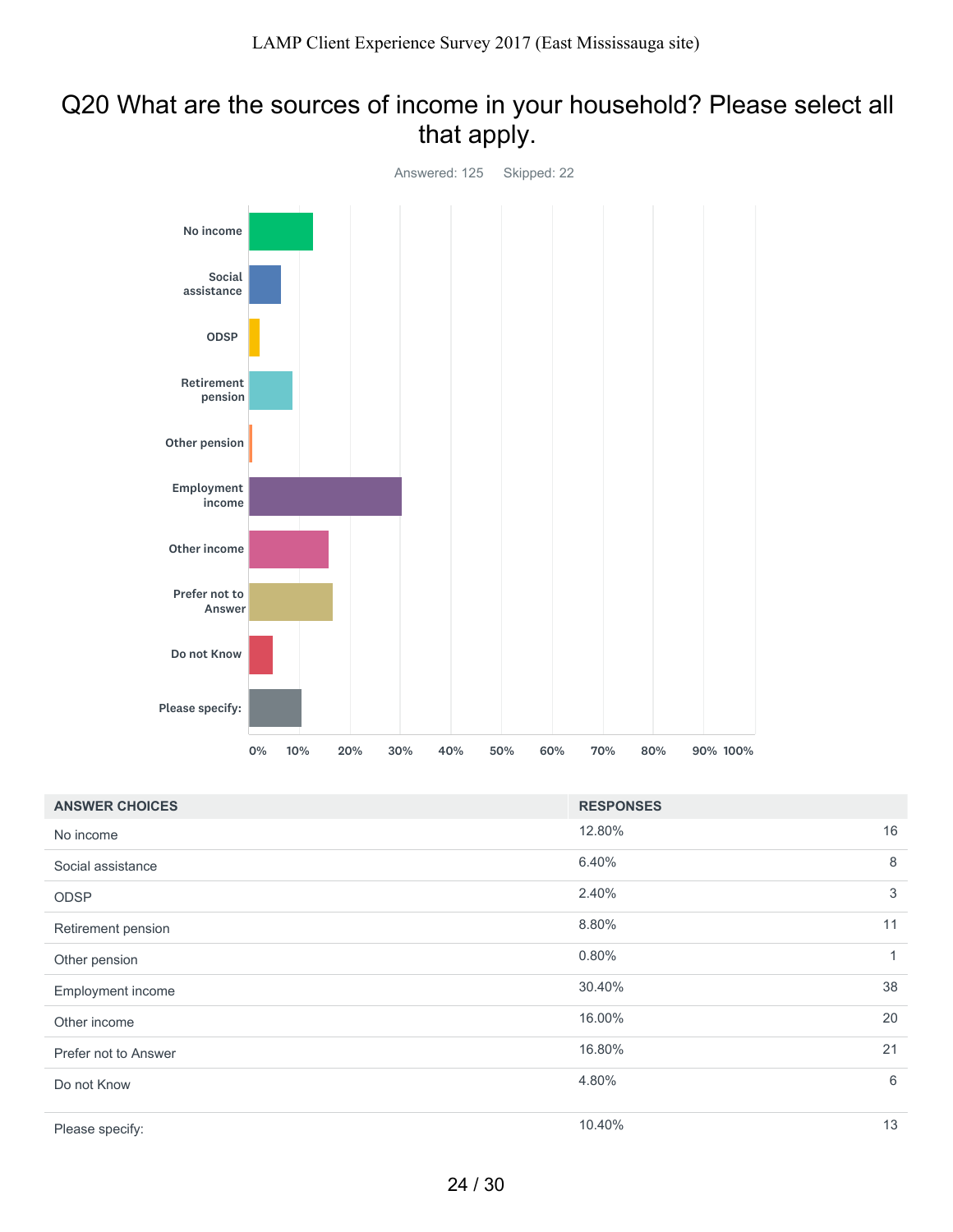|  |  | Total Respondents: 125 |  |
|--|--|------------------------|--|
|--|--|------------------------|--|

| #              | <b>PLEASE SPECIFY:</b> | <b>DATE</b>         |
|----------------|------------------------|---------------------|
| 1              | Child support          | 3/23/2018 2:34 PM   |
| 2              | Self employed          | 3/6/2018 8:44 PM    |
| 3              | Taxi driver            | 3/5/2018 7:04 PM    |
| $\overline{4}$ | Old age security       | 2/28/2018 11:10 AM  |
| 5              | Self employed          | 2/21/2018 11:27 AM  |
| 6              | Self employed          | 2/10/2018 4:22 PM   |
| 7              | Self employed          | 2/10/2018 4:18 PM   |
| 8              | Self employed          | 2/10/2018 12:44 PM  |
| 9              | Teacher                | 1/16/2018 1:46 PM   |
| 10             | Private/self employed  | 1/16/2018 1:41 PM   |
| 11             | Husband working        | 1/3/2018 12:16 PM   |
| 12             | Self employed          | 11/22/2017 10:32 AM |
| 13             | Not sure               | 11/15/2017 4:49 PM  |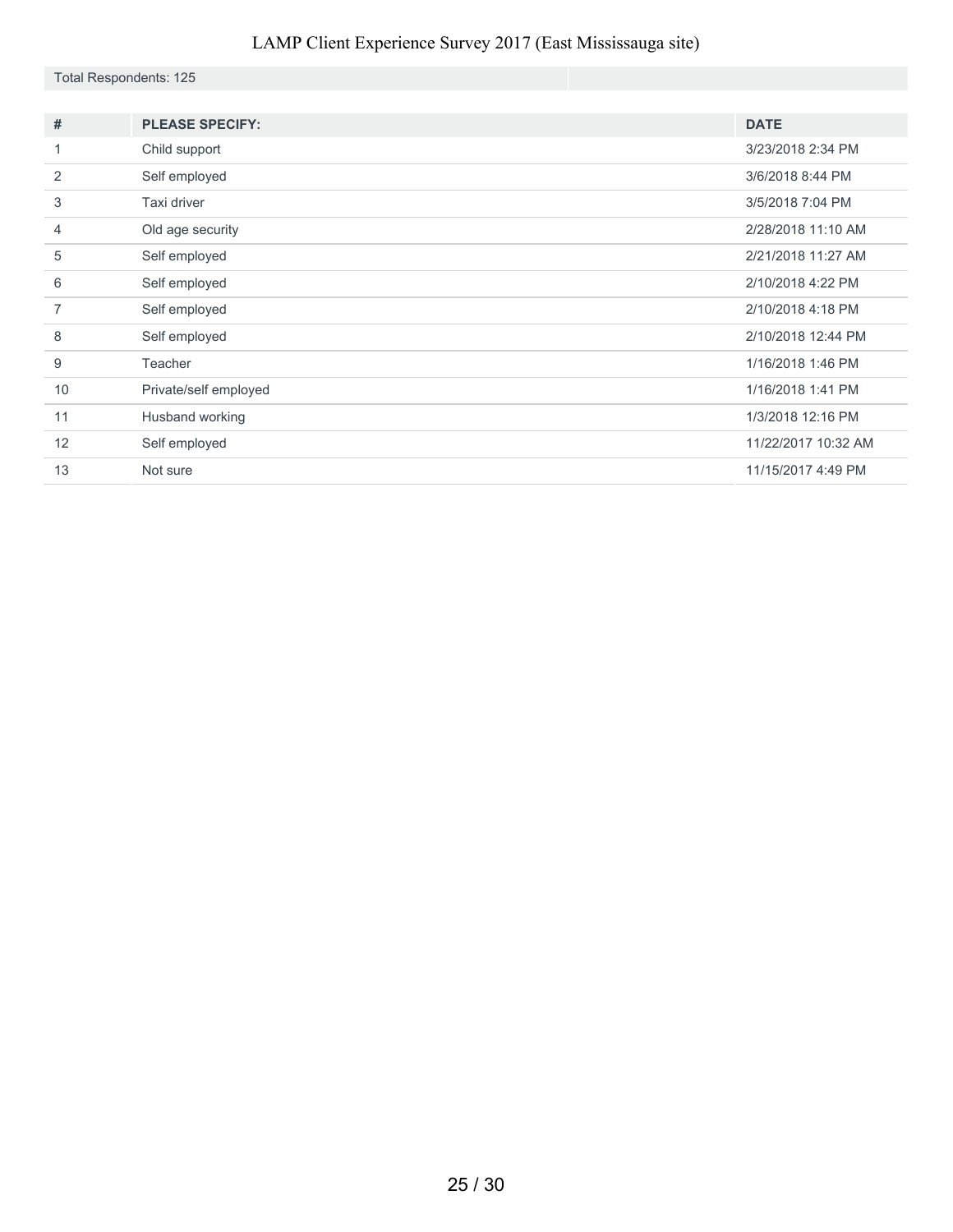### Q21 What was your total household income in 2016 before taxes (select one)?



| <b>ANSWER CHOICES</b> | <b>RESPONSES</b> |     |
|-----------------------|------------------|-----|
| Less than \$15,000    | 22.05%           | 28  |
| \$15,000 to \$19,999  | 16.54%           | 21  |
| \$20,000 to \$29,999  | 14.17%           | 18  |
| \$30,000 to \$39, 999 | 11.02%           | 14  |
| \$40,000 to \$49,999  | 3.94%            | 5   |
| \$50,000 to \$59,999  | 0.79%            | 1   |
| \$60,000 and over     | 0.79%            | 1   |
| Prefer not to answer  | 16.54%           | 21  |
| Do not know           | 14.17%           | 18  |
| <b>TOTAL</b>          |                  | 127 |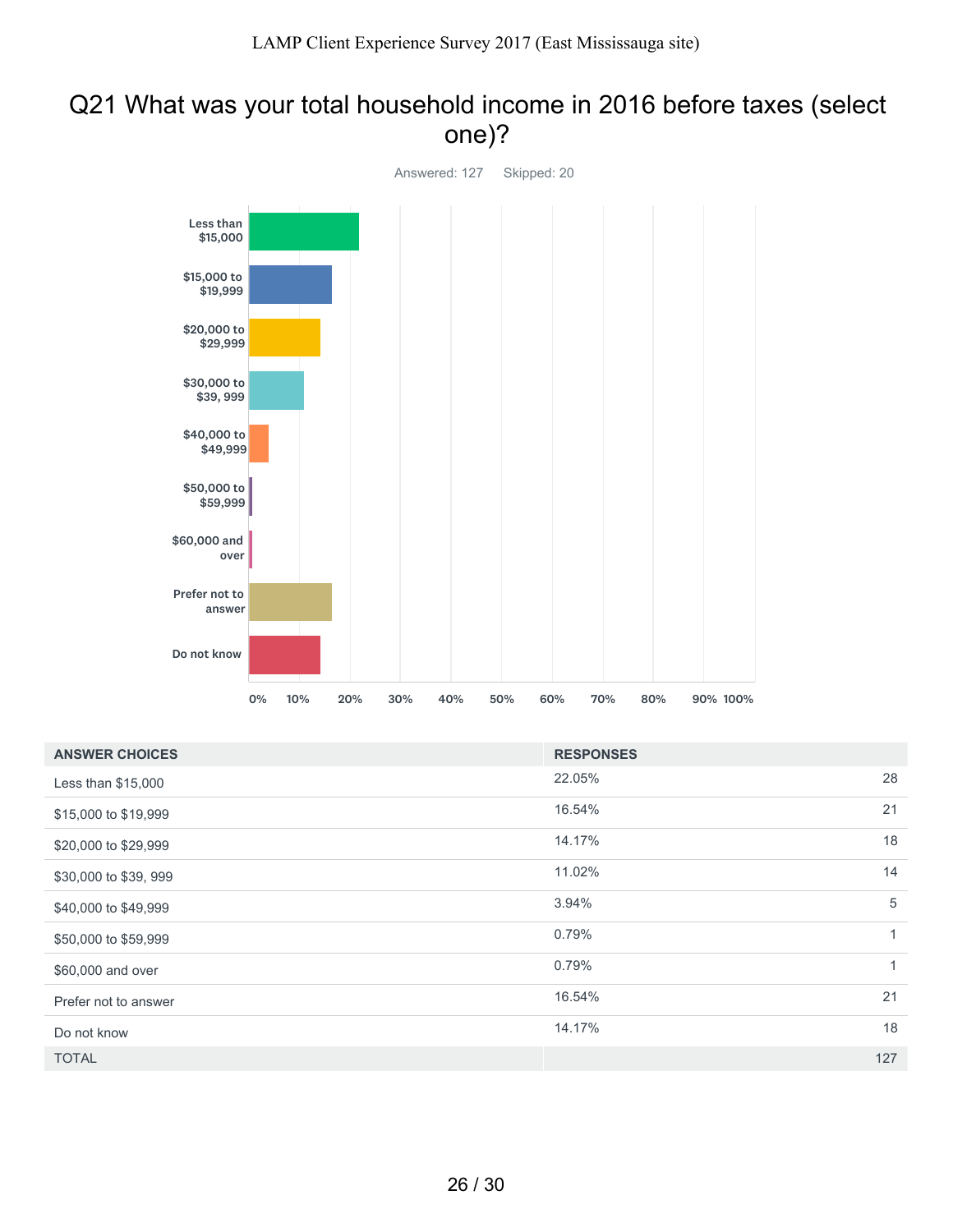# Q22 How many people in your household (including yourself) are supported by this income? Please select one.



| <b>ANSWER CHOICES</b> | <b>RESPONSES</b> |                |
|-----------------------|------------------|----------------|
| 1                     | 14.39%           | 19             |
| 2                     | 9.09%            | 12             |
| 3                     | 10.61%           | 14             |
| $\overline{4}$        | 23.48%           | 31             |
| 5                     | 16.67%           | 22             |
| 6                     | 12.12%           | 16             |
| $\overline{7}$        | 2.27%            | 3              |
| 8                     | 1.52%            | 2              |
| 9                     | $0.00\%$         | $\overline{0}$ |
|                       |                  |                |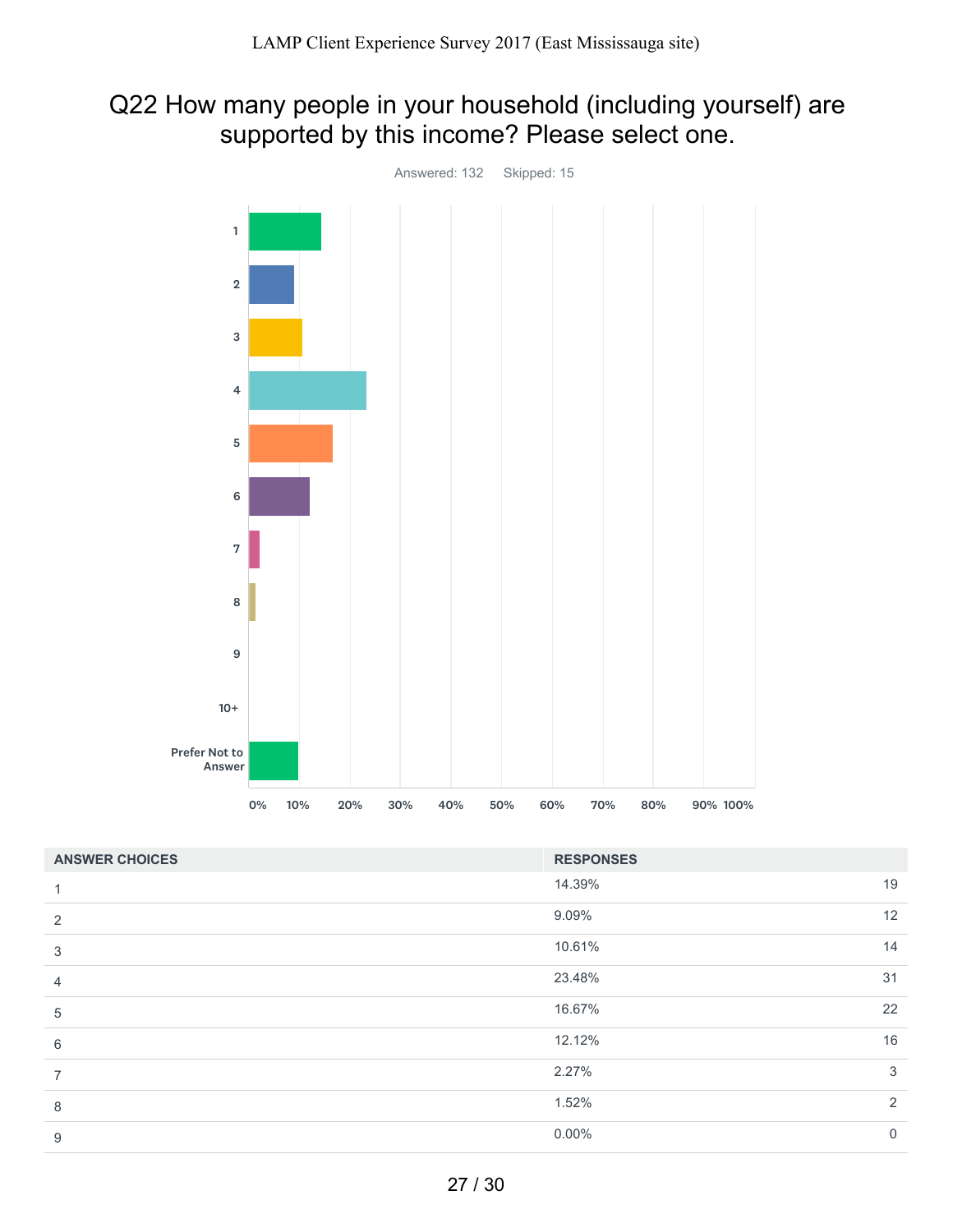| $10+$                | $0.00\%$ |     |
|----------------------|----------|-----|
| Prefer Not to Answer | 9.85%    | 13  |
| <b>TOTAL</b>         |          | 132 |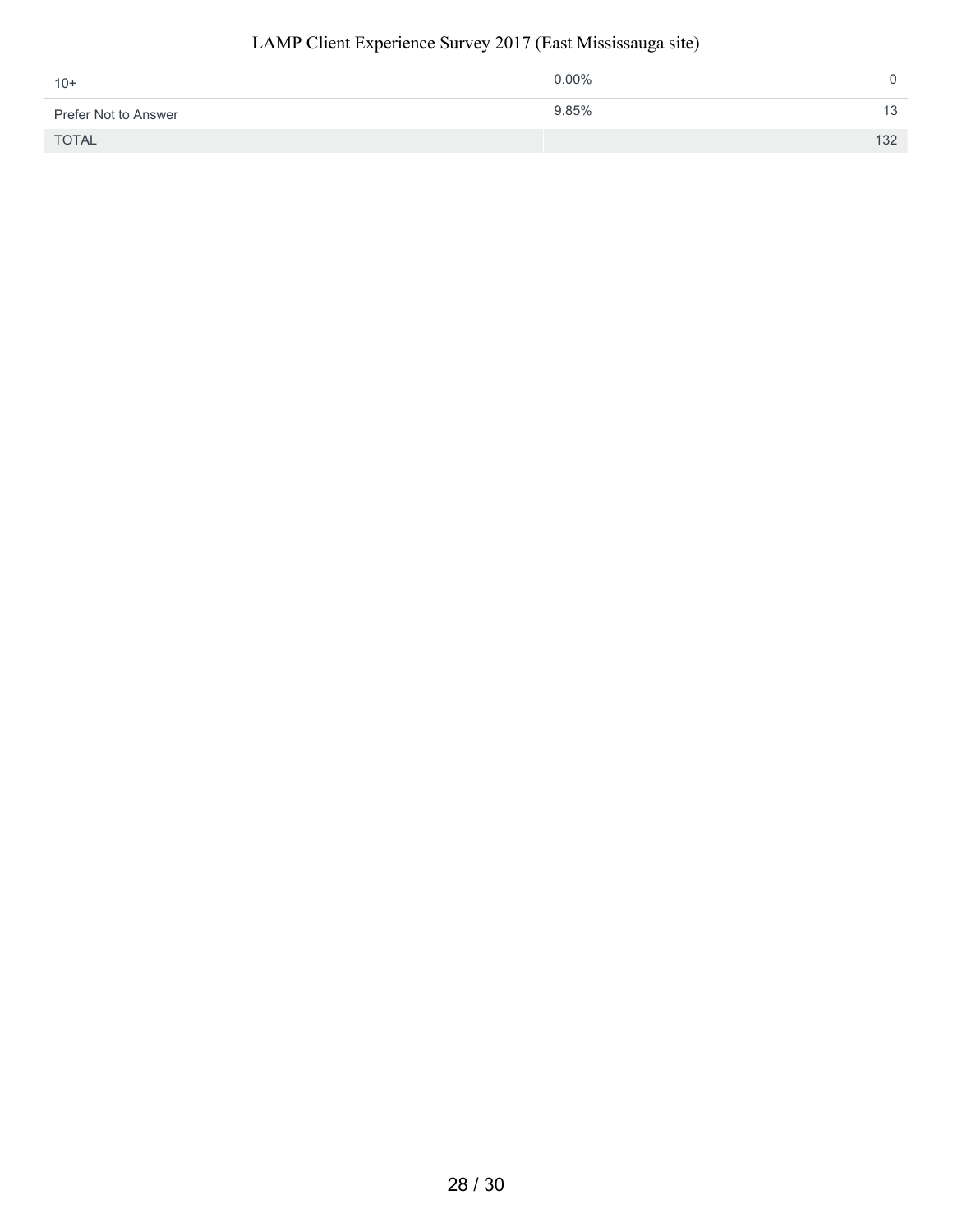# Q23 In general, how would you describe your own health?



|            | <b>EXCELLENT</b> | <b>VERY GOOD</b> | <b>GOOD</b> | <b>FAIR</b> | <b>POOR</b> | <b>TOTAL</b> | <b>WEIGHTED AVERAGE</b> |      |
|------------|------------------|------------------|-------------|-------------|-------------|--------------|-------------------------|------|
| (no label) | 12.21%           | 35.11%           | 40.46%      | 9.92%       | 2.29%       |              |                         |      |
|            |                  | 46               | 53          |             |             | 131          |                         | 3.45 |